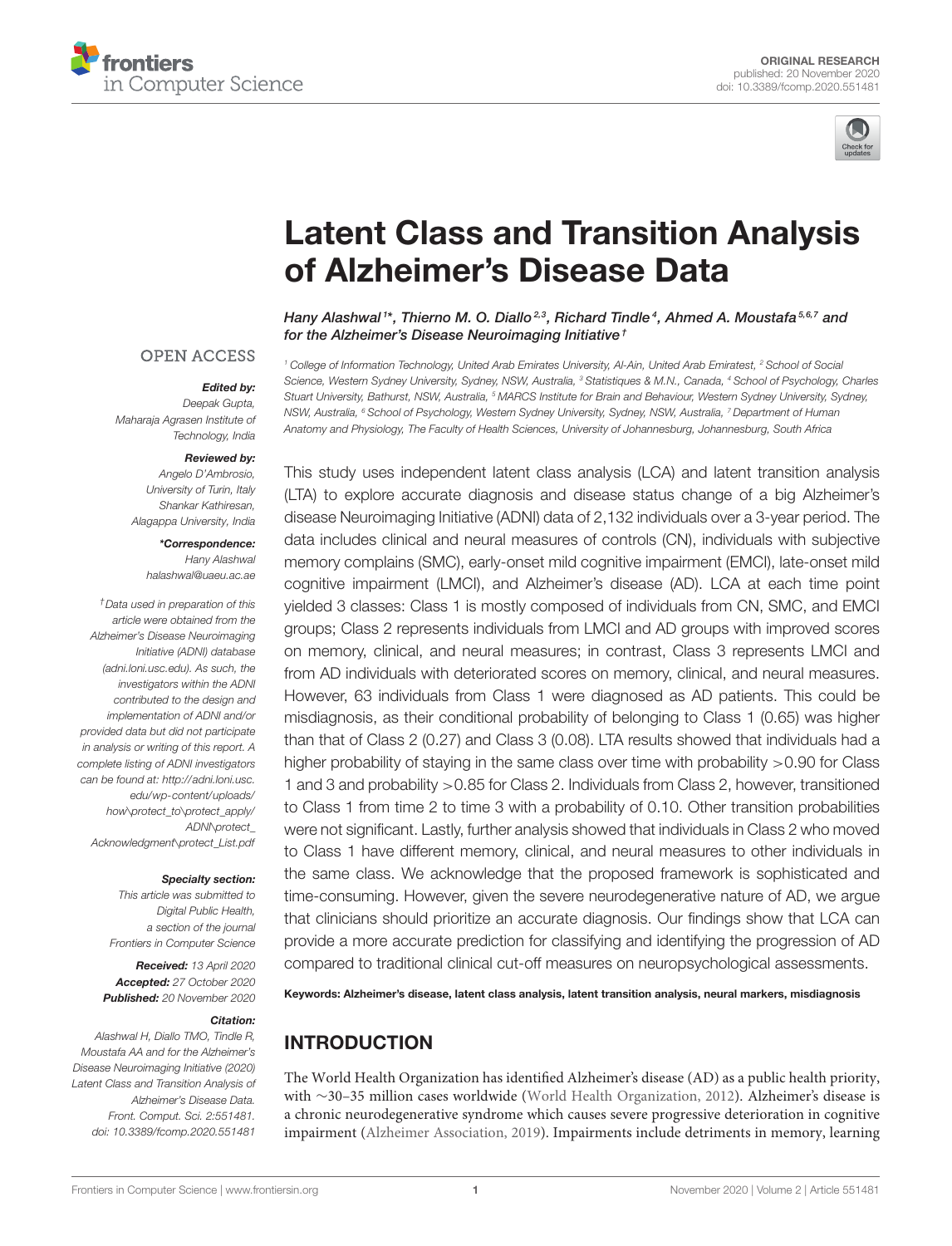ability, language, judgment, decision making, and disordered thinking [\(Alzheimer Association, 2019\)](#page-11-0). Patients are diagnosed with AD after being assessed on multiple neuropsychological assessments, including memory, language functioning, personality, and behavioral changes. Assessments of specific biomarkers of AD are also being used to identify structural changes within specific brain regions as well as measure levels of Amyloid-β, tau, and phospho-tau [\(Alzheimer Association,](#page-11-0) [2019\)](#page-11-0). Typically, the assessment of AD is based on clinical cut-off points for neuropsychological assessments and biomarkers. This technique allows a medical professional to identify those who have symptoms of AD. While clinical cut-offs are important for categorizing individuals with and without AD, it does not always contribute to our understanding of the progression of AD or identify individuals at risk of developing AD. Understanding the progression of AD is important to developing preventative interventions and earlier detection.

The Alzheimer's Disease Neuroimaging Initiative (ADNI) study has collected longitudinal data from more than 50 sites in North America on "...elderly individuals with normal cognition, mild cognitive impairment (MCI)" [\(Jack et al.,](#page-11-1) [2008\)](#page-11-1). In total, the ADNI project has collected data using 292 measurements (see [http://adni.loni.usc.edu/data-samples/adni](http://adni.loni.usc.edu/data-samples/adni-data-inventory)[data-inventory](http://adni.loni.usc.edu/data-samples/adni-data-inventory) for a full list of items). These measurements include diagnostic assessments; neuropsychological assessments; bio-specimens; genetics; imaging—including different MRI and PET imaging techniques; demographic and medical history; and a participation record. Data were collected at 0, 6, 12, 24, and 36 months for participants in the normal cognition and mild cognitive impairment groups [\(Jack et al., 2008\)](#page-11-1). However, the AD group's data were only recorded at 0, 6, 12, and 24 months (Jack et al., [2008\)](#page-11-1). The main aims of the ADNI project are to improve early detection and track disease progression using biomarkers and advance early intervention, prevention, and treatment.

# AD Diagnosis

The assessment and diagnosis of AD have primarily relied on cut-off scores on neuropsychological assessments. For example, the Clinical Dementia Rating Scale [\(Morris, 1997\)](#page-11-2) can be used to categorize individuals into differing levels of severity ranging from normal cognitive functioning, questionable cognitive impairment, questionable impairment, very mild dementia, mild dementia, moderate dementia, and severe dementia (O'Bryant et al., [2008\)](#page-11-3). An advantage of utilizing categories for the Clinical Dementia Rating Scale is that it reliably identifies individuals with mild cognitive impairment [\(Duara et al., 2013\)](#page-11-4). This allows clinicians to use the results to identify patients who are suffering from differing degrees of dementia severity. However, utilizing the scale with cut-offs does not allow health professionals to track the progression of the disease or identify at-risk patients before the presentation of symptoms.

Other neuropsychological assessments such as the Functional Activities Questionnaire [\(Pfeffer et al., 1982\)](#page-11-5), the Alzheimer's Disease Assessment Scale [\(Mohs and Cohen, 1988\)](#page-11-6), Clinical Dementia Rating Scale [\(Morris, 1997\)](#page-11-2), Everyday Cognition Scale [\(Marshall et al., 2014\)](#page-11-7), Montreal Cognitive Assessment [\(Nasreddine et al., 2005\)](#page-11-8), the Mini-Mental State Exam (Folstein et al., [1975\)](#page-11-9), and the Cognitive Change Index [\(Saykin et al.,](#page-11-10) [2006;](#page-11-10) [Rattanabannakit et al., 2016\)](#page-11-11) have also been used to categorize cognitive impairment and AD. For instance, within the ADNI, participants are classified with AD if they obtain a score between 20 and 26 on the mini-mental state examination; a score between 0.5 and 1.0 on the global clinical dementia rating, a score between 1.0 and 9.0 for the summed box-score for the clinical dementia rating [\(Shaw et al., 2009\)](#page-11-12). These standardized assessments are useful for diagnosing probable AD, with most yielding good sensitivity, specificity, and classification scores. That is, they reliably distinguish between individuals with mild cognitive impairment and AD—making them good diagnostic tools. However, utilizing these techniques is only useful for determining probable AD. The use of cognitive assessments only allows for a measure of current cognitive function and does not indicate if an individual may progress from mild cognitive impairment to severe cognitive impairment or AD. In the absence of objective diagnostic assessments for AD, a positive diagnosis is currently only determined through an autopsy [\(Perrin et al.,](#page-11-13) [2009;](#page-11-13) [Shaw et al., 2009\)](#page-11-12). However, recent advances in imaging techniques (i.e., MRI and PET) and acquiring cerebral spinal fluid have allowed researchers to identify potential biomarkers of AD and what structural changes occur within specific brain regions (e.g., hippocampus).

[Shaw et al. \(2009\)](#page-11-12) collected cerebral spinal fluid from elderly individuals with normal cognitive functioning, mild cognitive impairment, and mild AD (classification were determined using the mini-mental state examination and the Alzheimer's Disease Assessment Scale). The levels of Amyloid-β 1 to 42 peptide (Aβ <sup>1</sup>−42), total tau (t-tau), and tau phosphorylated (p-tau) were assessed to determine potential biomarkers of AD. To gain more accurate cut-off points, models of the levels of A $\beta_{1-42}$ , t-tau, and p-tau were determined from cerebral spinal fluid samples from autopsy-confirmed AD cases. The results indicated that  $Aβ_{1-42}$ showed excellent sensitivity (96.4%) and specificity (76.9%) with a clinical cut-off of 192 pg/ml; t-Tau showed acceptable sensitivity (69.6%) and excellent specificity (92.3%) with a clinical cut-off of 93 pg/ml, and p-tau showed acceptable sensitivity (67.9%) and specificity (73.1%) with a clinical cut-off of 23 pg/ml. Further, the interaction between decreasing levels of Aβ and increasing levels of p-tau have recently been implicated with neuronal death, atrophy, and cognitive changes [\(Gomar et al., 2016;](#page-11-14) [Veitch et al.,](#page-11-15) [2019\)](#page-11-15). These results suggest that A $\beta_{1-42}$  and p-tau are the most sensitive measures and best predictors of early diagnoses of AD.

The diagnosis of probable AD can also be assessed by measuring specific biomarkers (i.e., Aβ, t-tau, &p-tau). However, similar to the use of neuropsychological assessments, diagnosis relies on patients exceeding a clinical threshold for the levels of each biomarker. While biomarkers of AD appear to reliably distinguish between those diagnosed with (i.e., sensitivity) and without AD (i.e., specificity), some of the measures are still below the recommended threshold of 85% for sensitivity and specificity (Ronald and National Institute on Aging Working Group, [1998;](#page-11-16) [Frank et al., 2003;](#page-11-17) [Shaw et al., 2009\)](#page-11-12). Again, the use of clinical cut-offs only provides clinicians with a measure to differentiate between mild cognitive impairment and probable AD based on particular biomarkers. Therefore, the use of cut-off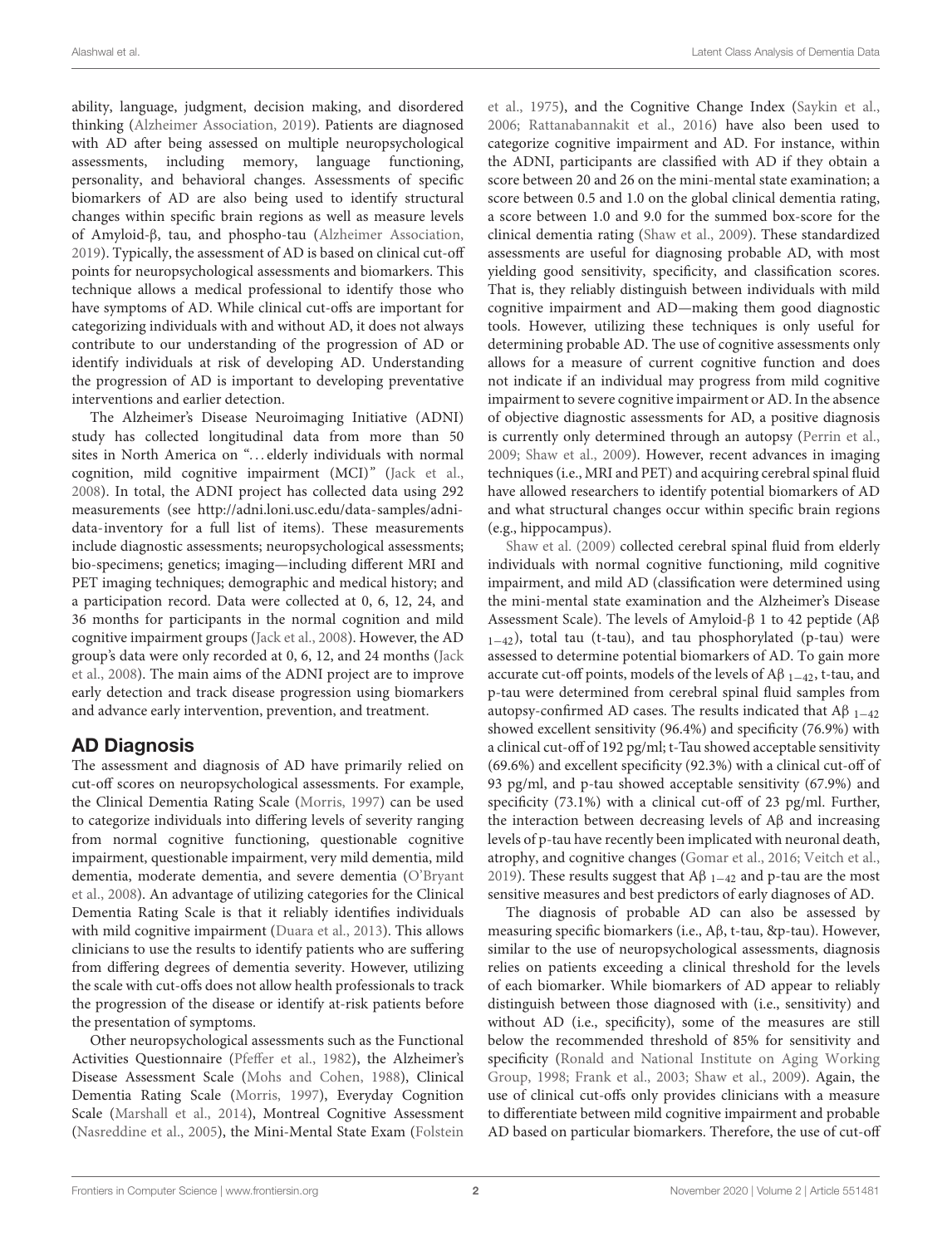scores is essential for diagnosis but does not identify at-risk patients or to accurately track the progression of AD from mild cognitive impairment to pre-clinical AD, probable AD, and a final diagnosis of AD.

To promote the early detection of AD and to possibly identify at-risk individuals, research should not solely rely on clinical cutoff points, which are only useful once an individual presents with neuropsychological symptoms or biomarkers associated with probable AD. Secondly, there are criticisms of using cut-off points on continuous neuropsychological assessments because patients on either side of the cut-off are likely similar [\(Berlin et al.,](#page-11-18) [2014;](#page-11-18) [Petersen et al., 2019\)](#page-11-19).

### Latent Class Analysis

Instead, Latent Class Analysis (LCA) can be used to identify homogeneous subgroups of individuals who are externally heterogeneous to other sub-groups [\(Berlin et al., 2014;](#page-11-18) Eppig et al., [2017;](#page-11-20) [Mooney et al., 2018;](#page-11-21) [Petersen et al., 2019;](#page-11-19) Villeneuve et al., [2019;](#page-12-1) [Zammit et al., 2019a\)](#page-12-2). Latent class analysis can be used to identify homogenous subgroups of AD based on psychological assessments (e.g., [Scheltens et al., 2016;](#page-11-22) [Eppig et al.,](#page-11-20) [2017;](#page-11-20) [Zammit et al., 2019b\)](#page-12-3). For example, [Scheltens et al. \(2016\)](#page-11-22) identified eight cognitive subtypes of AD within their sample of probable AD patients ( $N = 938$ ). The cognitive subtypes included patients with mild-memory impairment, moderate memory impairment, mild-visuospatial-language impairment; moderate-visuospatial impairment, mild-executive functioning impairment, moderate diffuse (cognitive impairment), and severe-diffuse (cognitive impairment). The authors suggest that the identification of cognitive subtypes highlights that AD is a complex disease and rather than classifying individuals with AD, we should consider differential diagnoses.

[Zammit et al. \(2019b\)](#page-12-3) also used LCA to identify cognitive subtypes of AD within participants from the Rush Memory and Aging Project. Participants included in their study had no dementia at baseline; displayed signs of dementia at follow-up; were deceased at the time of the study, and had neuropathological data available. Neuropathological data were obtained from autopsies. Based on the neuropsychological outcomes at baseline (i.e., Episodic-, Semantic-, working-, and logical-memory; perceptual-and line orientation; and Perceptual Speed–Symbol Digits Modalities Test) latent class analysis was used to categories participants into 5 classes within two categories (i.e., impaired cognition and intact cognition). The impaired cognition classes included participants with mixeddomains impairment, memory-specific impairment, and frontal impairment. The intact cognition classes included participants with average cognition and superior cognition.

The aim of [Zammit's \(2019b\)](#page-12-3) study was to identify if neuropathological evaluations at autopsy (i.e., Aβ, tau, hippocampal sclerosis, DNA-binding protein 43, Lewy bodies, cerebral amyloid angiopathy, atherosclerosis, and arteriolosclerosis) were predicted by the five classes of cognitive impairment and intact cognition at baseline and if the neuropathological measures differ between each class. Their results showed that baseline measurements on neuropsychological assessments were predictive of neuropathology measured at autopsy, suggesting that neuropsychological assessments are reliable for the assessment and prognosis of cognitive impairments associated with AD.

One of the main findings of [Zammit et al. \(2019b\)](#page-12-3) study was that the biomarkers Aβ and Tau are strongly predictive of AD and can possibly be used as an early detector. Indeed, abnormal levels of Aβ and Tau were strongly associated with participants within the mixed-domains class, the memory-specific class, and the frontal impairment classes. With fewer abnormalities in the average cognition class and the superior cognition class. That is, abnormal Aβ and Tau were associated with impaired cognition but not intact cognition. One of the limitations of their study was that it did not account for individuals who might change classes from baseline to follow–up. For example, participants could progress from average intact cognition to memory-specific impairment. As such, the results are only capturing the class an individual belongs to at a single point in time.

[Zammit et al. \(2020\)](#page-12-4) extended their previous work by using latent transition analysis to identify participants within the Rush Memory and Aging Project who transitioned from nonimpairment to cognitive impairment. A second aim was to compare the classification of individuals within the LTA to the clinical criteria of MCI. The results showed that across three measurements (within 12 months) cognition remained relatively stable. That is, participants did not regularly change between the five classes of impairment; identified as mixed domains impairment, memory-specific impairment, frontal Impairment, average cognition, and superior cognition. However, of the 1,924 participants, 98 individuals did change membership class from time 1 to time 2 ( $n = 62$ ) and from time 2 to time 3 ( $n = 37$ ). A majority of the transitions were associated with a decline in cognitive impairment at both time points. These results identified that participants who changed classes had an 86% higher risk of developing AD than those who did not change status. Further, their study identified 541 participants with cognitive impairment at time 2, 10.5% of these participants progressed to developing dementia at time 3. While a majority of older adults cognition remains stable, those who are experiencing some level of cognitive impairment have an elevated risk of progressing to developing dementia. The authors provide evidence that using LTA is a robust tool to identify individuals at risk of cognitive decline, identifying risk factors for interventions to target.

[Zammit's \(2020\)](#page-12-4) study was not without limitations. Specifically, their LTA only used neuropsychological measures of episodic memory, semantic memory, working memory, and perceptual speed and orientation. With evidence suggesting that neurological biomarkers are significant and sensitive predictors of early diagnoses of AD [\(Shaw et al., 2009;](#page-11-12) [Gomar et al., 2016;](#page-11-14) [Veitch et al., 2019\)](#page-11-15), it is important to identify if biological markers of AD can predict cognitive impairment transitions. However, their paper does highlight that LCA and LTA are at the forefront of research aiming to improve diagnostic methods and to identify individuals at risk of progressing toward AD. Zammit et al. [\(2020\)](#page-12-4) also note the need to validate these methods through replication of their findings, and efforts to identify homogeneous classes of cognitive impairment using other neuropsychological measures of AD. As mentioned earlier, recent studies using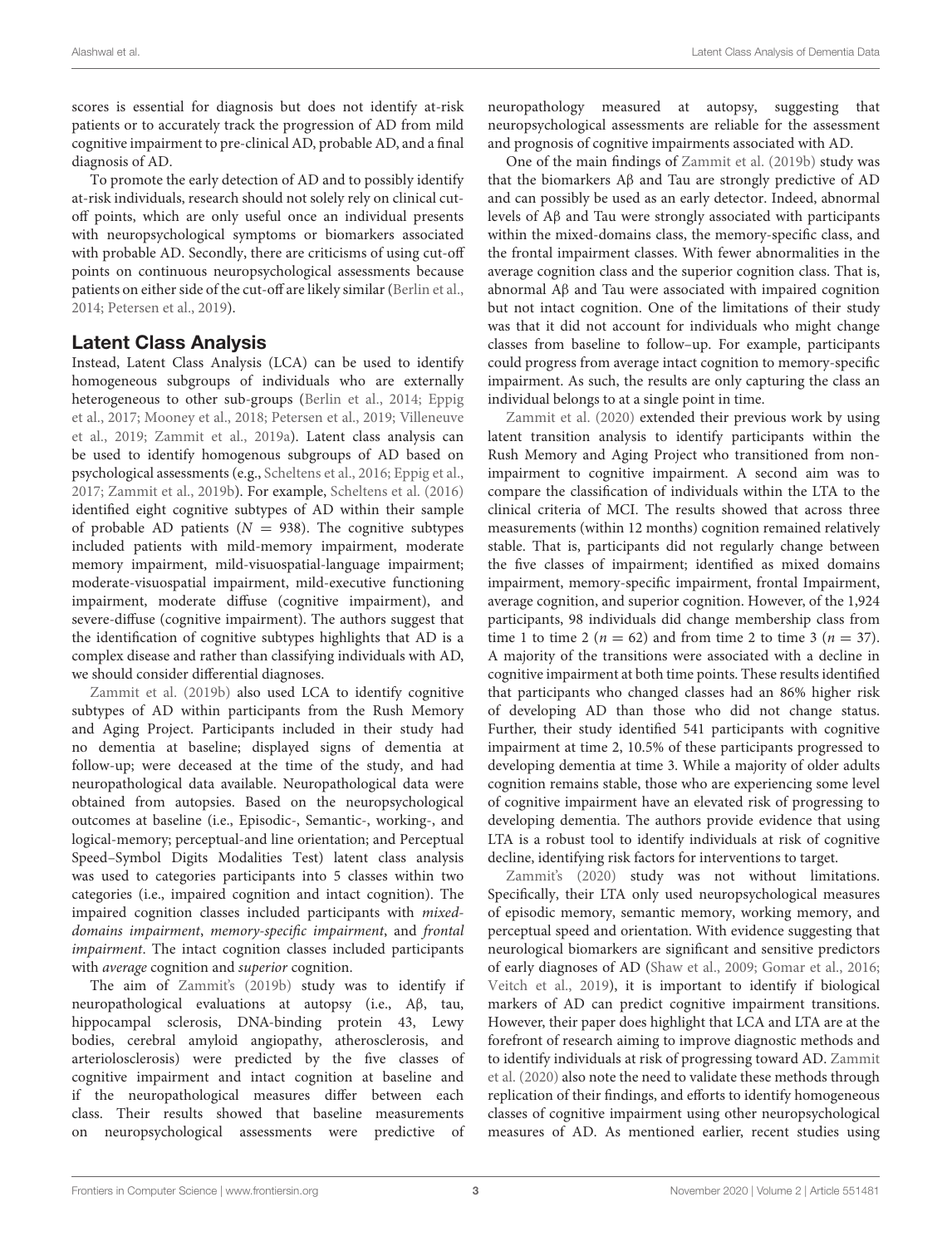LTA have not included biomarkers of AD. Our study adds a novel contribution to this emerging area by identifying if neuropsychological measures and neurological biomarkers of AD are indicators of individuals transitioning from healthy individuals to individuals with mild cognitive impairment and AD.

#### The Current Study

To our knowledge, Latent Transition Analyses (LTA) has not been used to identify the neuropsychological and biomarkers associated with the progression of AD in terms of patients transitioning from one AD class to another. In the present study rather than using a set cut off point to diagnose individuals as Alzheimer's patients, Latent Class Analysis (LCA) was used to identify individuals that are more likely to develop dementia. In addition, the focus of the analysis was on the development of the individuals over time, that is, how an individual changes class membership over time. In total, the following three research aims were addressed in this study: (1) determine and describe the number of classes that best characterize individuals with respect to clinical measures and neurological biomarkers; (2) compare the classification results obtained from the LCA and the cut-off methods, to identify the misdiagnosed individuals and characterize these patients; and (3) explore the developmental course of individuals with respect to clinical and neural measures.

Below, we first describe the ADNI dataset, which we have utilized in the current study. Second, we provide details on our latent class analysis and latent transition analysis. Following that, we present the results from both latent class analysis and latent transition analysis, respectively. Finally, we discuss our results in terms of importance of our findings and clinical implications.

# METHOD

### ADNI Dataset

Data used in the preparation of this article were obtained from the Alzheimer's Disease Neuroimaging Initiative (ADNI) database (adni.loni.usc.edu). The ADNI was launched in 2003 as a public-private partnership, led by Principal Investigator Michael W. Weiner, MD. The primary goal of ADNI has been to test whether serial magnetic resonance imaging (MRI), positron emission tomography (PET), other biological markers, and clinical and neuropsychological assessment can be combined to measure the progression of mild cognitive impairment (MCI) and early Alzheimer's disease (AD).

The ADNI dataset includes 2,132 participants: 512 controls, and 353 with EMCI, 621 with LMCI, and 279 with SMC, and 367 AD patients. All participants were tested at 3 different times annually. In all participants, ADNI dataset includes the following measures for all participants: APOE4 = Apolipoprotein E4 gene;  $FDG = Fluorodeoxyglucose CDRSB = Clinical Dementia Rating$ Sum of Boxes; ADAS11 = Alzheimer's Disease Assessment Scale (Cognitive Subscale), 11 item version; MMSE = Mini-Mental State Examination;  $RAV$ im $D = Rey$  Auditory Verbal Learning Test (Immediate word recall score); MOCA = The Montreal Cognitive Assessment; EcPtMm = Everyday Cognition-Participant Self Report (8 memory items); EcPtLg = Everyday Cognition-Participant Self Report (9 language items); EcSPM = Everyday Cognition- Participant Study Partner Report (8 Memory items); EcSPLg = Everyday Cognition- Participant Study Partner Report (9 Language items);  $Hipc = Hippocampus$ volume; Entor  $=$  entorhinal cortex volume; Fusif  $=$  fusiform gyrus volume.

### Statistical Analysis

A series of Latent Class Analysis (LCA), multivariate analysis of variance, and Latent Transition Analyses (LTA) were conducted. LTA is a longitudinal extension of LCA that explores changes in class membership over time by capturing individual movements in forward and backward directions across time points. This statistical method is based on Markov chain models [\(Kaplan,](#page-11-23) [2008\)](#page-11-23) and uses an LCA model as a measurement model.

#### Latent Class Analysis

Latent Class Analysis [\(Lazarsfeld and Henry, 1968;](#page-11-24) [Clogg, 1981\)](#page-11-25) was employed to empirically identify the number of classes that best characterize individuals with respect to clinical and neural measures. LCA is a mixture model that classifies participants into optimal classes on the basis of shared characteristics that distinguish members of one class from another. Furthermore, unlike traditional cluster analysis, which is based on heuristic or distance procedures [\(Moustafa et al., 2018;](#page-11-26) [Alashwal et al., 2019\)](#page-10-0), this approach is a model-based statistical method that allows the LCA solution to be replicated with an independent sample (e.g., [Nylund et al., 2007\)](#page-11-27).

A commonly-used strategy to determine the optimal number of classes in LCA is to estimate a series of models by progressively increasing the number of classes and comparing the models through fit statistics and tests of significance and the quality of classification across models, as well as the usefulness and the interpretability of the latent classes (e.g., Muthén and Muthén, [2000;](#page-11-28) [Vermunt and Magidson, 2002\)](#page-11-29). To determine the optimal number of classes for the sample, each model was evaluated using three information criteria (IC), namely, the Akaike Information Criterion (AIC; [Akaike, 1987\)](#page-10-1), the Bayesian Information Criterion (BIC; [Schwartz, 1978\)](#page-11-30), sample size adjusted BIC (SBIC; [Sclove, 1987\)](#page-11-31), and the Lo-Mendell-Rubin likelihood ratio test (LMR; [Lo et al., 2001\)](#page-11-32). For AIC, BIC, and SBIC, a lower value indicates a better model. For the LRT, a significant  $p$ -value for a model with  $k$  classes followed by a non-significant *p-value* for a model with  $k + 1$  classes indicates that the  $k$  class model is the best fitting model. The indices BIC, SBIC, and LMR have been shown to identify the appropriate number of groups within finite mixture models (e.g., [Diallo et al.,](#page-11-33) [2016a](#page-11-33)[,b;](#page-11-34) [Diallo et al., 2017\)](#page-11-35). Furthermore, the entropy criterion was used to examine the quality of classification across models. The normalized entropy values ranged from 0 to 1 with values >0.80 representing a clear assignment of individuals to latent classes. Finally, class size was also considered when determining the optimal number of latent classes. Small classes (i.e., those that contain <5% of the sample) were considered spurious classes, as they are often associated with class over-extraction (Hipp and Bauer, [2006\)](#page-11-36).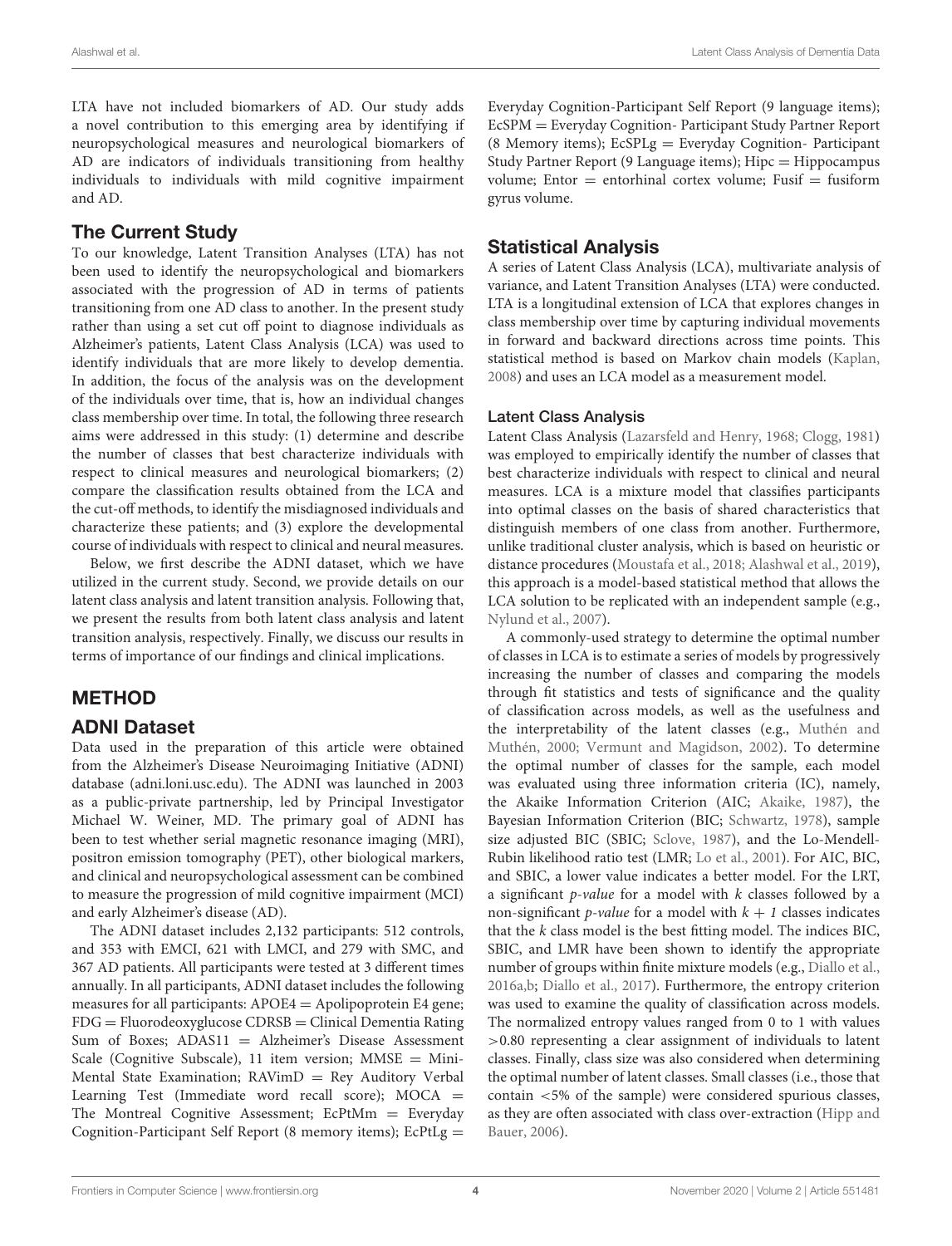#### Latent Transition Analysis

LCA can be extended to accommodate longitudinal data through LTA. LTA is a type of Markov model that studies how individuals change membership in latent classes over time. LTA links LCA variables at different time points to each other using autoregressive models. A series of multinomial logistic regression, where the latent class variable at time t is regressed on the latent class variable at time t-1, is commonly used to estimate transitions over time in latent class membership.

#### Analytical Steps

The statistical analyses involved three steps. In the first step, we identified the optimal number of classes for each time point separately. In the second step, individuals were assigned to their most likely latent class (modal class assignment) and the latent class variable at time 1 is compared to the clinical diagnostic variable and misclassified patients are studied using multivariate analysis of variance. The third step involved exploring the developmental course of the patients with respect to clinical and neural measures. That is, transition probabilities were used to explore changes that had taken place in the latent classes. For this analysis, measurement invariance was assumed to ensure that the classes have the same meaning over time. Specifically, measurement model parameters were set to be equal over time. Hence, conditional item probabilities, item means, and item variances for the LCA were constrained to be equal at the three time points.

For this study, all models were estimated using a Full Information Maximum Likelihood (FIML) procedure available in Mplus 8.3 [\(Muthén and Muthén, 2019\)](#page-11-37). FIML utilizes all available information during the estimation process and provides consistent and efficient population parameters [\(Enders, 2010\)](#page-11-38). Furthermore, all LCA models with continuous indicators were estimated with residual variances of the outcomes constrained to be equal across classes and under local independence within classes assumption (i.e., indicators' residual covariances within classes were constrained to zero). All models with two classes or more were estimated using 500 sets of random starting values, 50 iterations for each of these sets, and the 20 best sets of random starting values associated with the highest likelihood values were retained for the final optimization stage.

# RESULTS

The first aim of this study was to determine the number of classes that best characterize patients with respect to clinical and neural measures. **[Table 1](#page-5-0)** provides an overview of patients' characteristics with respect to clinical and neural measures. As these data showed, there was substantial variability among the patients on their clinical and neural measures. This variability supports the value of using mixture methods to assess whether the patients can be grouped into different classes based on their clinical and neural measures.

### Latent Class Analysis Results

Latent class models containing 1–7 classes at each time point were fitted to the data. The model fit statistics are available in

**[Table 2](#page-6-0)**. All LCA models converged at Time 1. The log-likelihood increased while no minimum was found for the ICs as their values decreased across the range of models considered. The LMR pointed to the three-class solution since the test of the twoclass model against the three-class model has a p-value of 0.003, suggesting rejection, whereas the test of the three-class against the four-class has a p-value of 0.24. Further, an examination of the LCA models indicated that the four- and five-class models each included small classes that seemed to have splintered off from larger classes in the three-class model. Therefore, a three-class model was selected at time 1 based on the fit statistics [\(Muthen,](#page-11-39) [2004\)](#page-11-39). The three-class model resulted in a log-likelihood value of −11010.52 with 60 parameters, an AIC of 22141.04, a BIC of 22481.49, a SBIC of 22290.86, and a high entropy value of 0.89. Moreover, the three-class solution satisfied the minimum class size required to be useful (each comprised at least 5% of the sample) and meaningful.

All models with fewer than seven classes converged at time 2. Consequently, only model results for classes between one and six were considered for further analysis. As in time 1, log-likelihood values increased, no minimum was found for the ICs but no solution was favored by the LRT. However, similar to the results at time 1, the results showed that the four- and five-class models each included small classes that seemed to have splintered off from larger classes in the three-class model. Hence, based on the interpretability and the usefulness of the classes, the three-class solution was also selected as the optimal number of classes at time 2. Fit indices for the three-class solution at time 2 were as follows: Log-likelihood =  $-6927.78$ , number of parameters = 60, AIC = 13975.57, BIC = 14303.75, SBIC = 14113.13, and entropy = 0.82.

Finally, all models with fewer than six classes converged at time 3, whereas models with six classes and more did not converge. Hence, only model results for classes between one and five were considered for further analysis. Similar to time 1, loglikelihood values increased, no minimum was found for the ICs, whereas the LRT selected the three-class solution. Based on the interpretability and the usefulness of the classes, the three-class solution was also selected as the optimal number of classes at time 3. Fit indices for the three-class solution at time 3 were as follows: Log-likelihood =  $-6984.23$ , number of parameters = 60, AIC = 14088.45, BIC = 14415.74, SBIC = 14225.12, and entropy =  $0.81$ .

# Explanation of Latent Class Solutions

Here, we describe the latent class solutions at the three time points. Across the three time points, Class 1 showed a pattern of low means on CDRSB, ADAS11, EcPtMm, EcPtLg, EcSPM, EcSPLg, a pattern of high means on FDG, MMSE, RAVimD, MOCA, Hipc, Entor, Fusif, and selected category zero of with item probability >0.65. Class 1 is composed of 63% of the sample at time 1, 59% at time 2, and 65% at time three. In contrast, Class 3 showed a pattern of low means on FDG, MMSE, RAVimD, MOCA, Hipc, Entor, Fusif, a pattern of high means on CDRSB, ADAS11, EcPtLg, EcSPM. We, therefore, interpreted this class as the AD class. Class 3 is composed of 7% of the sample at time 1, 10% at time 2, and 6% at time three. Class 2, however, showed scores that overall were between Class 1 and Class 3. Class 2 was composed of 30% of the sample at time 1, 31% at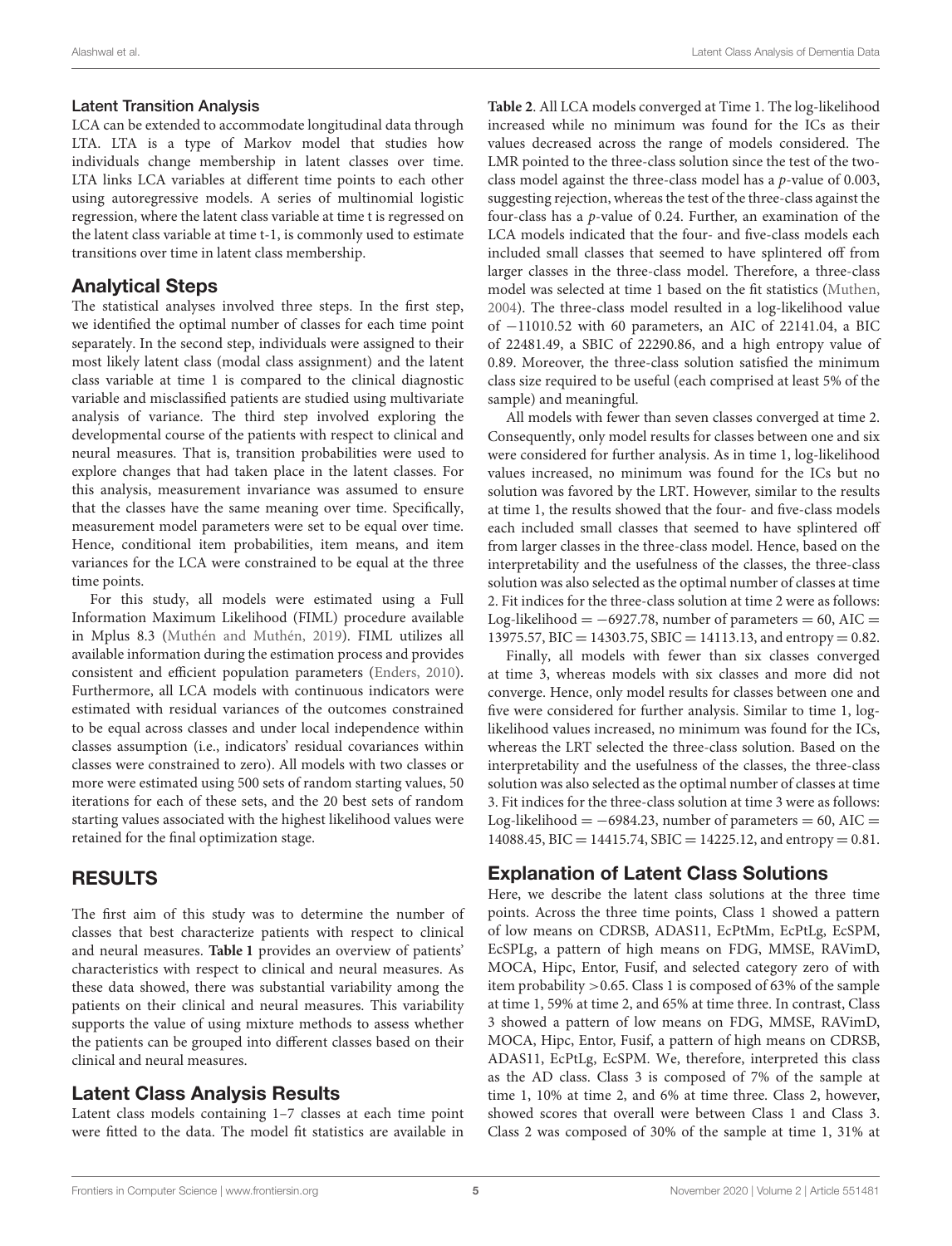| Latent Class Analysis of Dementia Data<br>Alashwal et al. |  |
|-----------------------------------------------------------|--|
|-----------------------------------------------------------|--|

| <b>Variables</b> | Time 1 |                  |          | Time 2  |               |                  | Time 3   |         |               |                  |          |         |
|------------------|--------|------------------|----------|---------|---------------|------------------|----------|---------|---------------|------------------|----------|---------|
|                  | $\%$   | $\boldsymbol{N}$ | M        | SD      | $\frac{0}{0}$ | $\boldsymbol{N}$ | M        | SD      | $\frac{0}{0}$ | $\boldsymbol{N}$ | M        | SD      |
| APOE4            |        | 1,726            |          |         |               | 1,210            |          |         |               | 1,189            |          |         |
| Zero             | 53.10  |                  |          |         | 55.02         |                  |          |         | 50.10         |                  |          |         |
| One              | 37.00  |                  |          |         | 36.26         |                  |          |         | 38.01         |                  |          |         |
| Two              | 9.90   |                  |          |         | 8.72          |                  |          |         | 11.89         |                  |          |         |
| <b>FDG</b>       |        | 735              | 1.23     | 0.15    |               | 474              | 1.19     | 0.16    |               | 464              | 1.18     | 0.16    |
| <b>CDRSB</b>     |        | 1,990            | 1.69     | 2.39    |               | 1,342            | 2.26     | 2.62    |               | 1,315            | 2.12     | 2.54    |
| ADAS11           |        | 1,962            | 11.18    | 7.60    |               | 1,335            | 12.21    | 8.47    |               | 1,323            | 11.51    | 8.35    |
| <b>MMSE</b>      |        | 1,978            | 27.07    | 3.32    |               | 1,326            | 26.30    | 3.90    |               | 1,325            | 26.49    | 3.91    |
| <b>RAVimD</b>    |        | 1,956            | 36.33    | 13.47   |               | 1,340            | 32.41    | 13.56   |               | 1,316            | 34.01    | 13.23   |
| <b>MOCA</b>      |        | 1,121            | 23.70    | 4.86    |               | 1,329            | 22.56    | 5.19    |               | 586              | 23.53    | 4.18    |
| <b>EcPtMm</b>    |        | 1,144            | 1.98     | 0.72    |               | 537              | 2.12     | 0.73    |               | 589              | 2.06     | 0.73    |
| EcPtLg           |        | 1,137            | 1.67     | 0.62    |               | 545              | 1.73     | 0.65    |               | 587              | 1.72     | 0.63    |
| <b>EcSPM</b>     |        | 1,135            | 1.98     | 0.97    |               | 557              | 2.56     | 1.03    |               | 590              | 2.08     | 0.97    |
| EcSPLg           |        | 1,138            | 1.60     | 0.80    |               | 557              | 1.82     | 0.91    |               | 588              | 1.67     | 0.79    |
| Hipc             |        | 1,222            | 6676.92  | 1211.87 |               | 1,177            | 6609.89  | 1243.53 |               | 1,107            | 6625.67  | 1269.12 |
| Entor            |        | 1,170            | 3437.39  | 810.34  |               | 1,105            | 3397.00  | 815.24  |               | 1,032            | 3414.71  | 838.77  |
| Fusif            |        | 1,170            | 16942.23 | 2792.54 |               | 1,105            | 16886.15 | 2780.76 |               | 1,032            | 16877.08 | 2822.98 |

<span id="page-5-0"></span>TABLE 1 | Descriptive statistics of the clinical and neural measures.

*APOE4, Apolipoprotein E4 gene; FDG, Fluorodeoxyglucose; CDRSB, Clinical Dementia Rating Sum of Boxes; ADAS11, Alzheimer's Disease Assessment Scale (Cognitive Subscale), 11 item version; MMSE, Mini-Mental State Examination; RAVimD, Rey Auditory Verbal Learning Test (Immediate word recall score); MOCA, The Montreal Cognitive Assessment; EcPtMm, Everyday Cognition-Participant Self Report (8 memory items); EcPtLg, Everyday Cognition-Participant Self Report (9 language items); EcSPM, Everyday Cognition- Participant Study Partner Report (8 Memory items); EcSPLg, Everyday Cognition- Participant Study Partner Report (9 Language items); Hipc, Hippocampus volume; Entor, entorhinal cortex volume; Fusif, fusiform gyrus volume. N stands for number, and M is for mean.*

time 2, and 29% at time three. The latent class estimated for the three-class solution for the three time points are shown in **[Figures 1](#page-7-0)**–**[3](#page-8-0)**. Finally, cross-tabulation analysis between the LCA solution and the diagnostic variable at time 1 (**[Table 3](#page-8-1)**) showed that 37.5% of the patients from Class 1 were CN, 20.10% were SMC, 19.60% were EMCI, 18.10% were LMCI, and 4.6% were AD. Similar figures were 0.5, 0.9, 12.90, 53, and 32.60%; and 0.7, 0, 3.5, 28, and 67.80%, for Class 2 and Class 3, respectively. Class 1 can be seen as composed by individuals from CN, SMC, and EMCI groups. Class 2 represents people from LMCI and from AD groups with improved scores on memory, clinical, and neural measures. In contrast, Class 3 represents people from LMCI and from AD groups with deteriorated scores on memory, clinical, and neural measures. However, 63 individuals from Class 1 were classified as AD individuals with the diagnosis condition.

#### Multivariate Analysis of Variance

Multivariate analysis of variance was used to compare the group of 63 individuals with two groups: Class 1 from the LCA without the 63 individuals and the AD individuals from the diagnoses variable without the 63 individuals. The results of the multivariate analysis of variance with the 13 clinical and neural measures as dependent variables resulted in multivariate F statistics of  $F_{(13,1,636)} = 163.85$ ,  $p < 0.001$ , partial  $\eta^2 = 0.57$ . Detailed analyses revealed that group differences were significant  $(0.001 < p < 0.01)$ . The mean of the 63 individuals on the clinical and neural measures were between the mean of Class 1 without the 63 individuals and those from the AD individuals from the diagnoses variable without the 63 individuals (**[Table 4](#page-9-0)**). The LCA classified the 63 individuals within Class 1 as their condition probability of belonging to this class was higher than those of belonging to the other two classes (with conditional probabilities of 0.65, 0.27, and 0.08 for Class 1, 2, 3, respectively). LTA will be used to study the development of these individuals over time.

### Latent Transition Analysis Results

The LTA was conducted under the measurement invariance assumption. Consequently, measurement model parameters were set to be equal over time. This ensured that the classes have the same meaning over time. Transition probabilities for the whole sample are presented in **[Table 5](#page-9-1)** and provide information on patient's status at time 2 given their latent status at time 1, and patient's status at time 3 given their latent status at time 2.The results showed most individuals stayed in the same class from time 1 to time 2 but some changes in class membership for some individuals were seen from time 2 to time 3. Individuals who were in the Class 1 at time 1 had a 0.99 probability of remaining there at time 2 (0.88 for Class 2 and 0.98 for Class 3, respectively). The probability (0.04) that individuals would move from the Class 2 to Class 1 by time 2 was not statistically significantly. Similarly, the probability (0.07) that individuals would move from the Class 2 to the Class 1 by time 2 was not significantly different from zero. The probability (0.02) that individuals would move from the Class 3 to the Class 2 by time 2 was not statistically significant either. There was, however, a 0.10 probability that individuals would transition from Class 2 to Class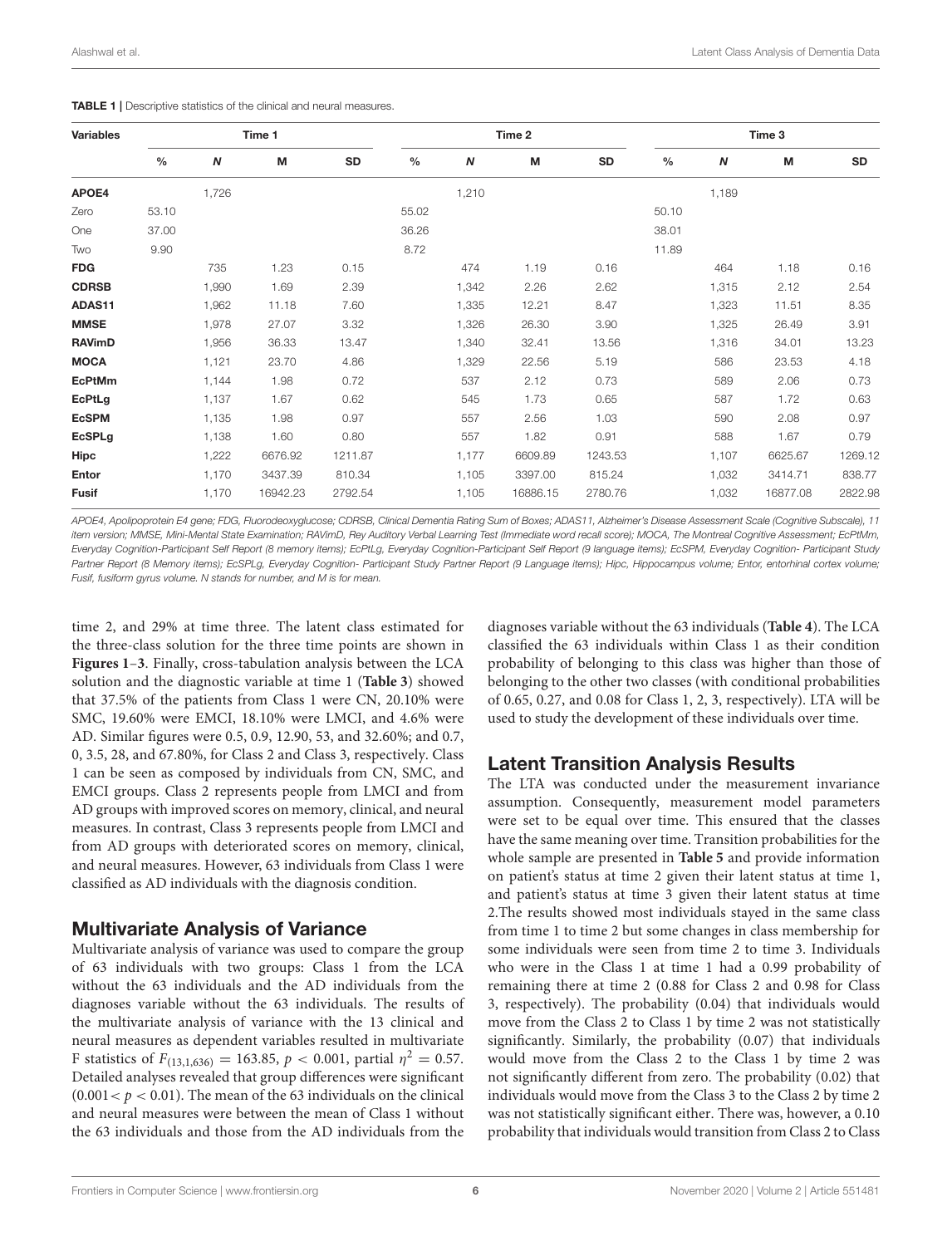| Model        | Loglikelihood | #Free parameters | <b>AIC</b> | <b>BIC</b> | <b>SBIC</b> | p LMR   | <b>Entropy</b> |
|--------------|---------------|------------------|------------|------------|-------------|---------|----------------|
| Time point 1 |               |                  |            |            |             |         |                |
| Two-Class    | $-12514.64$   | 44               | 25117.28   | 25366.95   | 25227.15    | < 0.001 | 0.88           |
| Three-Class  | $-11010.52$   | 60               | 22141.04   | 22481.49   | 22290.86    | 0.003   | 0.89           |
| Four-Class   | $-10133.10$   | 76               | 20418.21   | 20849.44   | 20607.98    | 0.24    | 0.89           |
| Five-Class   | $-9766.25$    | 92               | 19716.50   | 20238.52   | 19946.22    | 0.189   | 0.87           |
| Six-Class    | $-9492.06$    | 108              | 19200.12   | 19812.93   | 19469.80    | 0.131   | 0.83           |
| Seven-Class  | $-9279.09$    | 124              | 18806.18   | 19509.77   | 19115.81    | 0.62    | 0.80           |
| Time point 2 |               |                  |            |            |             |         |                |
| Two-Class    | $-7936.22$    | 44               | 15960.44   | 16201.10   | 16061.32    | < 0.001 | 0.81           |
| Three-Class  | $-6927.78$    | 60               | 13975.57   | 14303.75   | 14113.13    | < 0.001 | 0.82           |
| Four-Class   | $-6513.27$    | 76               | 13178.53   | 13594.23   | 13352.78    | 0.006   | 0.83           |
| Five-Class   | $-6256.23$    | 92               | 12696.45   | 13199.66   | 12907.38    | 0.004   | 0.75           |
| Six-Class    | $-6087.00$    | 108              | 12390.00   | 12980.73   | 12637.62    | 0.031   | 0.77           |
| Time point 3 |               |                  |            |            |             |         |                |
| Two-Class    | $-7936.56$    | 44               | 15961.11   | 16201.12   | 16061.33    | < 0.001 | 0.79           |
| Three-Class  | $-6984.23$    | 60               | 14088.45   | 14415.74   | 14225.12    | 0.004   | 0.81           |
| Four-Class   | $-6549.12$    | 76               | 13250.23   | 13664.79   | 13423.35    | 0.514   | 0.78           |
| Five-Class   | $-6374.21$    | 92               | 12932.43   | 13434.26   | 13141.99    | 0.353   | 0.71           |

<span id="page-6-0"></span>TABLE 2 | Fit statistics for model specifications at time point 1, time point 2, and time point 3.

*#, number; AIC, Akaike Information Criterion; BIC, Bayesian Information Criterion; SBIC, Sample Size Adjusted BIC; p LMR, p- values for the Lo-Mendell-Rubin Likelihood ratio test for k vs. k*+*1Classs. LCA models converged at Time 1. The log-likelihood increased while no minimum was found for the ICs as their values decreased across the range of models considered.*

1 from time 2 to time 3. Multivariate analysis of variance showed that individuals who moved from Class 2 to Class 1 from time 2 to time 3 had significantly higher means than other individuals of Class 2 on FDG, MMSE, RAVimD, MOCA, EcPtLg, Hipc, Entor, and Fusif. But these groups of individuals had significantly lower on CDRSB, ADAS11, EcPtMm, EcSPM. No significant mean difference was found between the two groups on EcSPLang. Finally, the small number of misclassified individuals prevented us from computing the transition probabilities since LTA rely on larger sample sizes to be trustworthy. However, descriptive data show that at time 2, 42 (66.7%) of the 63 individuals that were classified in Class 1 from the LCA, but AD individuals by the diagnosis variable, stayed in the Class 1 at time 2, 18 (28.60%) moved to the Class 2, and 3 (4.80%) to the AD class. Similar figures were also found at time 3.

### **DISCUSSION**

The aim of this study was to use LCA to identify and describe the number of classes that best characterize CN, SMC, EMCI, LMCI, and AD individuals with respect to clinical and neural measures. Our second aim was to compare the classification results obtained from the LCA to more traditional cut-off methods for classifying individuals with dementia. This can help us identify and characterize potentially misdiagnosed individuals. Finally, we used LTA to investigate changes in class membership over time. Our results showed that while there was substantial variability among individuals on their clinical and neural measures, the use of LCA with mixture methods to assess grouping individuals into optimal classes yields meaningful results. We confirm that using LCA, observing model fit indices, and entropy criterion were effective for selecting the optimal number of classes of individuals. Our results identified three classes of individuals with the following characterization: 37.5% of the individuals from Class 1 were CN, 20.10% with SMC, 19.60% with EMCI, 18.10% with LMCI, and 4.6% (63 individuals) with AD. Similar figures were 0.5, 0.9, 12.90, 53, and 32.60%; and 0.7, 0, 3.5, 28, and 67.80%, for Class 2 and Class 3, respectively. Further, our results showed that the LCA identified 63 individuals that were potentially misdiagnosed with AD. Indeed, based on the clinical and neural measures, it was deemed more probable that the misdiagnosed individuals be classified within the Class 1 instead of Class 2 or 3. Further, LTA did not show any significant change in class over time. Most individuals remained within their initial class (i.e., determined at baseline) and did not show a transition from Class 1 to Class 2, or from Class 2 to Class 3 between any time points. These results indicate that classifying individuals based on their cognitive and pathological parameters into different categories is an essential step toward understanding dementia and AD. To our knowledge, this is the first study to successfully use neuropsychological assessments and biomarkers of AD (e.g., Fluorodeoxyglucose, entorhinal cortex volume, and fusiform gyrus volume) to classify and predict individuals likely to transition from MCI to AD.

Similar to previous results, we identified multiple classes of cognitive impairment [\(Scheltens et al., 2016;](#page-11-22) [Zammit et al.,](#page-12-3) [2019b,](#page-12-3) [2020\)](#page-12-4). For example, the results from our LCA identified 3 classes of individuals at each time point: Class 1, which is more healthy than the other classes representing 63, 59, and 65% of the sample at, respectively, time 1, 2, and time 3; Class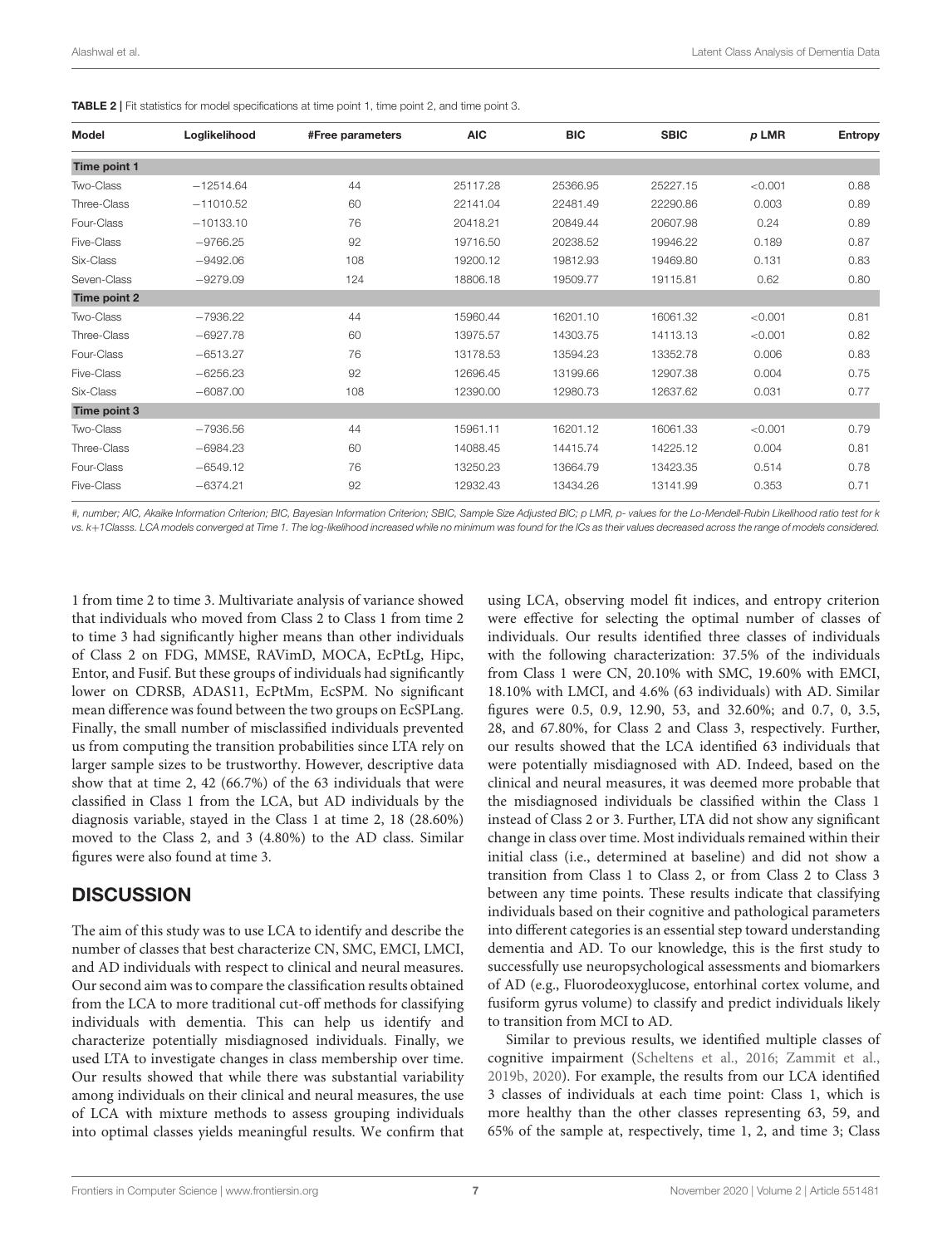

<span id="page-7-0"></span>

2, which lies in between Class 1 and 3, representing ∼30% of the sample across the three time points; and Class 3, which include the least healthy individuals, representing 7, 10, and 6% of the sample at time 1, 2, and time 3, respectively. In other words, our LCA results reveal 3 classes that most likely match healthy individuals, individuals with MCI, and individual with AD, respectively. In comparison, [Zammit et al. \(2019b\)](#page-12-3) classified participants into 5 classes within two categories (i.e., impaired and intact cognition) and [Scheltens et al. \(2016\)](#page-11-22) classified participants into eight cognitive subtypes of AD. While there are differences in the number of classes identified with our results compared to others [\(Scheltens et al., 2016;](#page-11-22) Zammit et al., [2019b\)](#page-12-3), it is important to note that the previous studies only utilized participants diagnosed with probable AD using neuropsychological assessments. Our research extends these findings by indicating that there are distinct classes of individuals who can be categorized as being healthy, experiencing MCI, and probable AD by using neuropsychological assessments and neurological biomarkers of AD. This has important clinical implications as individuals can be classified as experiencing different kinds of cognitive impairment early on (i.e., at baseline) and this categorization does not change significantly across time. Consistent with recent findings (i.e., [Zammit et al., 2020\)](#page-12-4)., we also showed that using LCA to classify individuals with MCI or AD remains relatively stable over time (as indicated by LTA) and that LCA might better categorize and reduce the risk of misdiagnosis.

Our study has replicated previous findings that LCA and LTA can be used to identify homogeneous classes of cognitive impairment [\(Zammit et al., 2020\)](#page-12-4). However, we have uniquely identified that neuropsychological measures of AD and the associated neurological biomarkers are indicators of an individual's class membership and can predict their likelihood to transition between the healthy class (Class 1),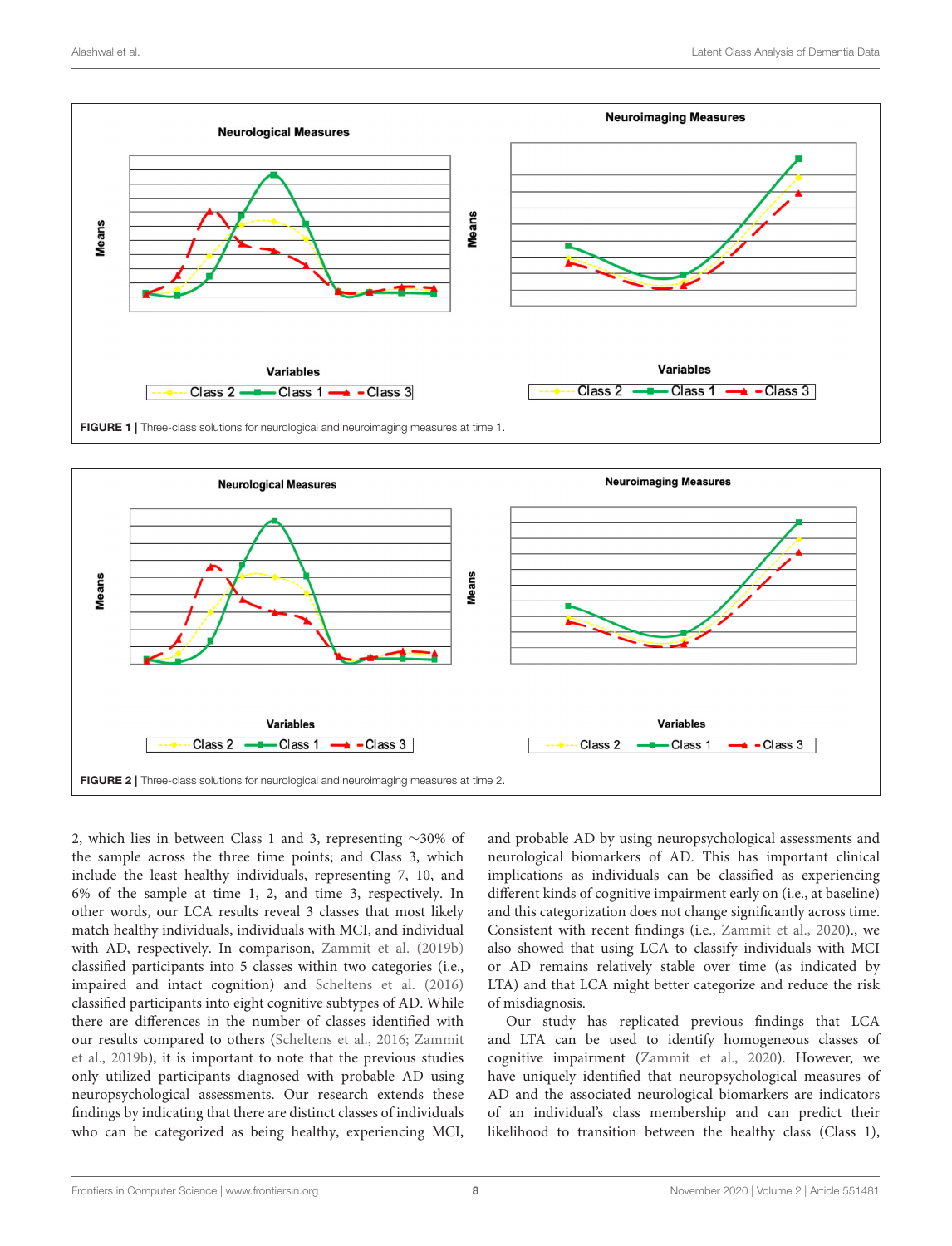

<span id="page-8-1"></span><span id="page-8-0"></span>TABLE 3 | Cross tabulation of diagnostic variable and latent class variable at Time 1.

|                                  |             |           | Latent class solution at Time 1 |                         |          |     |  |
|----------------------------------|-------------|-----------|---------------------------------|-------------------------|----------|-----|--|
| Diagnostic variable<br>at time 1 |             |           |                                 | Class 1 Class 2 Class 3 |          |     |  |
|                                  | <b>CN</b>   | Frequency | 508                             | 3                       | 1        | 512 |  |
|                                  |             | Row %     | 99.2%                           | 0.6%                    | 0.2%     |     |  |
|                                  |             | Column %  | 37.5%                           | 0.5%                    | 0.7%     |     |  |
|                                  | <b>SMC</b>  | Frequency | 273                             | 6                       | $\Omega$ | 279 |  |
|                                  |             | Row %     | 97.8%                           | 2.2%                    | 0.0%     |     |  |
|                                  |             | Column %  | 20.1%                           | 0.9%                    | 0.0%     |     |  |
|                                  | <b>EMCI</b> | Frequency | 266                             | 82                      | 5        | 353 |  |
|                                  |             | Row %     | 75.4%                           | 23.2%                   | 1.4%     |     |  |
|                                  |             | Column %  | 19.6%                           | 12.9%                   | 3.5%     |     |  |
|                                  | <b>LMCI</b> | Frequency | 245                             | 336                     | 40       | 621 |  |
|                                  |             | Row %     | 39.5%                           | 54.1%                   | 6.4%     |     |  |
|                                  |             | Column %  | 18.1%                           | 53.0%                   | 28.0%    |     |  |
|                                  | AD          | Frequency | 63                              | 207                     | 97       | 367 |  |
|                                  |             | Row %     | 17.2%                           | 56.4%                   | 26.4%    |     |  |
|                                  |             | Column %  | 4.6%                            | 32.6%                   | 67.8%    |     |  |
|                                  |             |           | 1,355                           | 634                     | 143      |     |  |

*AD, Alzheimer's disease; CN, controls; EMCI, early-stage mild cognitive impairment; LMCI, late-stage mild cognitive impairment; SMC, subjective memory complains.*

the MCI class (Class 2), and the AD class (Class 3). As mentioned earlier, recent studies using LTA have only utilize neuropsychological assessments of AD or MCI (e.g., Scheltens et al., [2016;](#page-11-22) [Eppig et al., 2017;](#page-11-20) [Zammit et al., 2019b,](#page-12-3) [2020\)](#page-12-4). Our study adds a novel contribution to this emerging area by identifying that neurological biomarkers of AD can also be used to correctly classify individuals with MCI and AD and identify those at risk of transitioning from healthy

cognitive function, to mild-cognitive impairment, and finally to AD.

A comparison of the classification results obtained from the LCA with the cutoff methods at Time 1 (baseline) revealed a group of 63 misclassified individuals. This group of individuals were classified as healthy individuals by the LCA, but were classified as AD by using clinical cut-off scores in neuropsychological assessments. The multivariate analysis of variance revealed that the misclassified individuals' scores on the clinical and neuropsychological assessments and neurological biomarkers were bounded between the mean of the Healthy individuals (i.e., Class 1) from the LCA without the 63 individuals and those from the AD individuals (i.e., Class 3) from the cut-off method without the 63 individuals. However, further analysis showed that it was more probable that the misclassified participants belonged to the healthy class (i.e., Class 1) rather than the MCI class (Class 2). As LCA takes into account several clinical and neural variables, longitudinal data, as well as also considers different groups of participants, it is likely to be more accurate than standard clinical cut-off methods, which often relies on one measure and does not compare data across different groups of participants.

There is a large discrepancy between the two methods of classification (i.e., clinical assessment vs. statistical), and perhaps reinforces the criticisms of using cut-off points on continuous neuropsychological assessments. Our results show that participants either side of the cut-off are similar [\(Berlin et al.,](#page-11-18) [2014;](#page-11-18) [Petersen et al., 2019\)](#page-11-19). That is, based on clinical cut-off scores, some healthy participants were identified as similar to AD individuals, which resulted in misclassification. By using LCA, we have identified homogeneous sub-groups of individuals who are externally heterogeneous to other sub-groups [\(Berlin et al.,](#page-11-18) [2014;](#page-11-18) [Eppig et al., 2017;](#page-11-20) [Mooney et al., 2018;](#page-11-21) [Petersen et al.,](#page-11-19) [2019;](#page-11-19) [Villeneuve et al., 2019;](#page-12-1) [Zammit et al., 2019a\)](#page-12-2). For example, the healthy class (i.e., Class 1) is externally heterogeneous compared to the MCI class (Class 2) and the AD class (i.e.,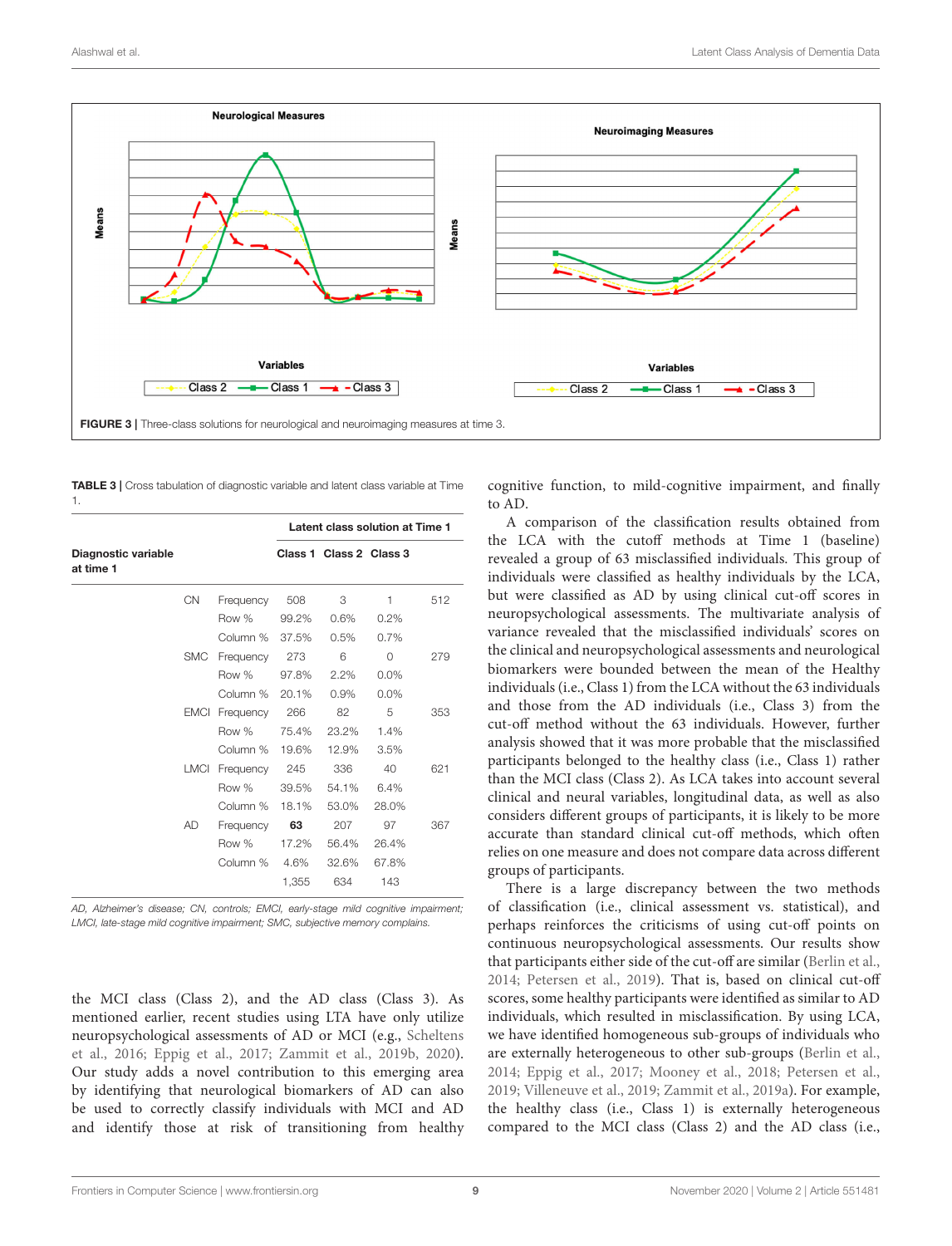<span id="page-9-0"></span>

|                             | The 63 patients (MD) | Diagnostics minus the 63 (DG) | Healthy minus the 63 (HT) | d         | <b>Contrasts</b> |
|-----------------------------|----------------------|-------------------------------|---------------------------|-----------|------------------|
| <b>Measures</b>             |                      |                               |                           |           |                  |
| FDG $M(SD)$                 | 1.26 (0.13)          | 1.06(0.15)                    | 1.29(0.12)                | $0.29***$ | $MD = HT > DG$   |
| <b>CDRSB</b> M (SD)         | 1.69(2.05)           | 4.87(2.45)                    | 0.52(0.93)                | $0.59***$ | DG > MD > HT     |
| <b>ADAS11M (SD)</b>         | 1.14(0.61)           | 2.16(0.90)                    | 0.75(0.39)                | $0.52***$ | DG > MD > HT     |
| <b>MMSE</b> M (SD)          | 2.70(0.28)           | 2.24(0.34)                    | 2.87(0.15)                | $0.52***$ | HT > MD > DG     |
| <b>RAVimD</b> <i>M</i> (SD) | 3.58(1.26)           | 2.17(0.98)                    | 4.30(1.13)                | $0.36***$ | HT > MD > DG     |
| <b>MOCA</b> <i>M</i> (SD)   | 2.30(0.43)           | 1.70(0.47)                    | 2.54(0.30)                | $0.48***$ | HT > MD > DG     |
| <b>EcPtMm</b> <i>M</i> (SD) | 2.09(0.74)           | 2.27(0.70)                    | 1.86(0.66)                | $0.05***$ | DG > MD > HT     |
| EcPtLgM(SD)                 | 1.77 (0.66)          | 1.84(0.66)                    | 1.60(0.57)                | $0.02***$ | DG > MD > HT     |
| EcSPMM (SD)                 | 2.08(0.83)           | 2.99(0.76)                    | 1.59(0.61)                | $0.41***$ | DG > MD > HT     |
| EcSPLgM(SD)                 | 1.70 (0.69)          | 2.36(0.79)                    | 1.31(0.46)                | $0.36***$ | DG > MD > HT     |
| HipcM(SD)                   | 0.70(0.12)           | 0.56(0.11)                    | 0.72(0.10)                | $0.28***$ | $MD = HT > DG$   |
| EntorM (SD)                 | 0.34(0.07)           | 0.27(0.07)                    | 0.37(0.07)                | $0.26***$ | HT > MD > DG     |
| <b>Fusif</b> $M(SD)$        | 1.71 (0.25)          | 1.49(0.28)                    | 1.78 (0.26)               | $0.16***$ | HT > MD > DG     |

\*\*\**p* < *0.001. All variables are defined in the text and in the captions of prior tables.*

<span id="page-9-1"></span>TABLE 5 | Transition probabilities from Time 1 to Time 2 and from Time 2 to Time 3.

|                |         | T <sub>2</sub>    |         |         |                |         |         | T3      |         |
|----------------|---------|-------------------|---------|---------|----------------|---------|---------|---------|---------|
|                |         | Class 1           | Class 2 | Class 3 |                |         | Class 1 | Class 2 | Class 3 |
| T <sub>1</sub> | Class 1 | $0.99a*$          | 0.01    | 0.00    | T <sub>2</sub> | Class 1 | $0.93*$ | 0.07    | 0.00    |
|                | Class 2 | 0.04 <sup>b</sup> | $0.88*$ | 0.07    |                | Class 2 | $0.10*$ | $0.85*$ | 0.05    |
|                | Class 3 | 0.00              | 0.02    | $0.98*$ |                | Class 3 | 0.00    | 0.09    | $0.91*$ |

*<sup>a</sup>Read as 99% of patients who were in class 1 at time 1 were predicted to remain in class 1 at time 2. <sup>b</sup>4% of patients who were in class 2 at time 1 were predicted to transition to class 1 at time 2.*

\**probabilities significantly different from 0 at p* < *0.05.*

Class 3). Conversely, the AD class (i.e., Class 3) is relatively more homogenous (i.e., after identifying misdiagnosed individuals) and externally heterogeneous compared to the healthy class and MCI class.

The LTA results were used to examine the individuals' transition probabilities with respect to clinical assessments, neurological measures, and neurological biomarkers to explore changes in the latent classes over time. The LTA results showed that individuals in the Healthy (i.e., Class 1) and AD (i.e., Class 3) classes were stable (with a probability >0.90 of staying in the same class over time). The results show that the transition from Healthy to AD classes was non-existent. This is consistent with the nature of the AD as a progressive disease. Individuals at early stages do not exhibit symptoms of AD. However, there is an insignificant probability for the individuals in the healthy class to transition to the MCI class (0.01 from time 1 to time 2 and 0.07 from time 2 to time 3). Furthermore, the results confirm the nature of AD as a neurodegenerative disease [\(Alzheimer Association, 2019\)](#page-11-0). For example, at no time-point did individuals who are in the AD class show cognitive improvement by transitioning to the Healthy class or MCI class.

In contrast, individuals from the MCI class have non-zero probabilities moving to other classes over time. However, only the probability of transitioning to the Healthy class from time 2 to time 3 was significant (with a probability of 0.10). That is, some individuals classified within the MCI class (Class 2) showed cognitive improvement from time 2 to time 3. This further emphasizes the differences between MCI and AD. While AD is a regressive disease that does not allow cognitive improvements, MCI is not necessarily degenerative. As such, we should be cautious about suggesting individuals with MCI are on a progression toward AD. As we only observed movement from the MCI class into the healthy class, it is less probable that individuals with MCI will progress into AD. Therefore, based on our findings, any transition from the MCI class is likely to resemble cognitive improvement rather than decline. It is worth noting that we did not identify the characteristics that predict the movement of individuals from the MCI class. Further research is needed to investigate possible factors that may contribute to this movement, either to the Healthy or AD class.

### **LIMITATIONS**

It is important to note that one main advantage of traditional rule-based diagnostic methods (as often used by most clinicians and doctors) is easy utilization in the everyday clinical setting. However, our methods used here are more complex and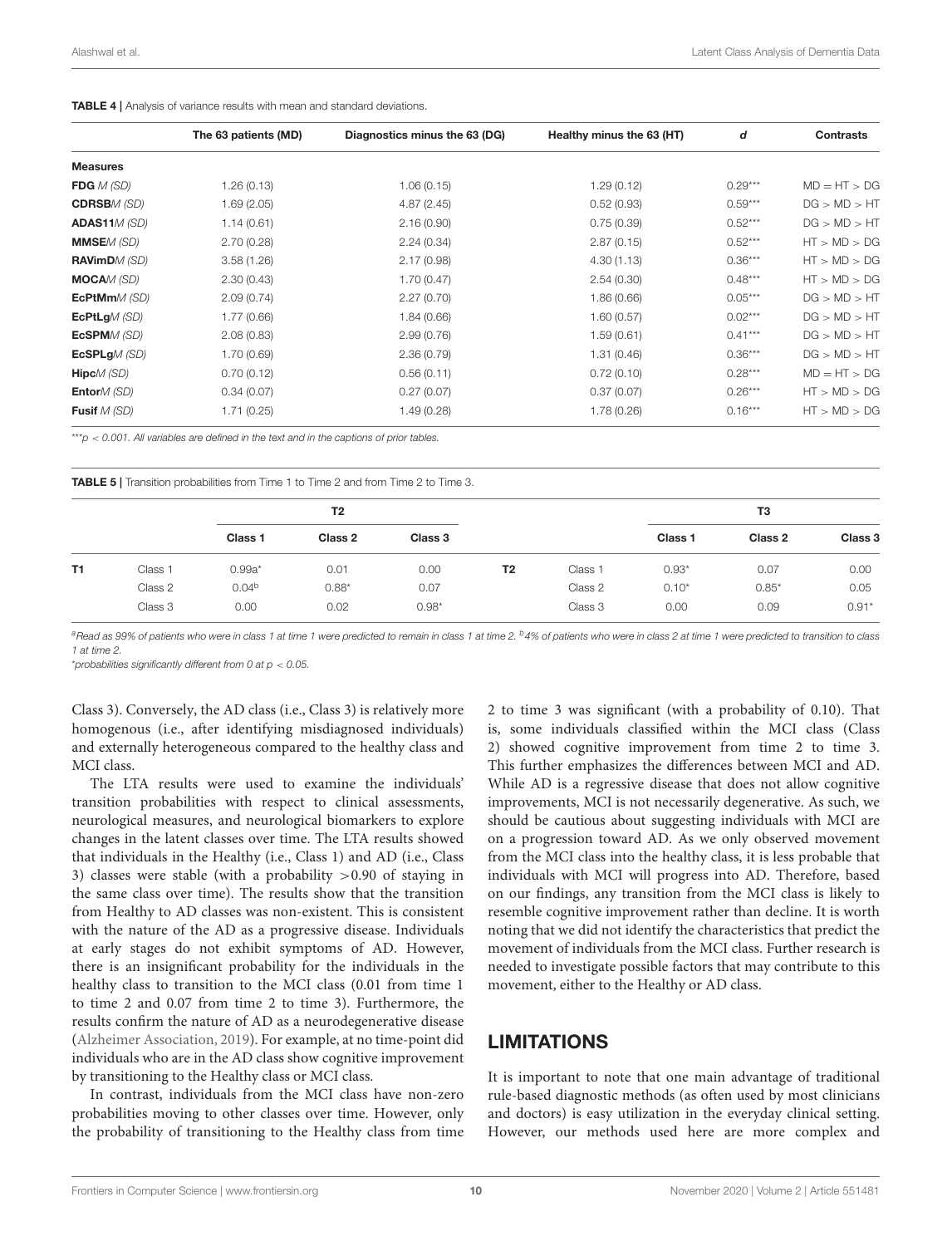require applying analytical and statistical method to be able to reach a more robust diagnosis. Accordingly, because of its complexity (e.g., conducting the analysis and interpretations of results), it is expected that latent class analysis methods may not be widely used. However, we also agree that it is exactly LCA complexity over the traditional discrete diagnostic methods (e.g., surveys) that allow it to be a better predictor of class membership (e.g., an individual is healthy, has mild cognitive impairment, or has Alzheimer's disease). This is due to the fact that rule-based diagnostic methods are inherently additive, as they rely on discrete methods. However, LCA is a multivariate approach that attempts to find complex joint probability distributions that create a richer risk profile which is difficult to define using discrete rule-based decision tools and diagnostic methods.

### **CONCLUSION**

In conclusion, this study demonstrated that latent class analysis can be used to classify participants within the ADNI project into three distinct classes: Healthy, MCI, or AD. We argue that LCA is a more suitable method for classifying individuals with SMC, MCI, and AD rather than using clinical cut-off measures. This is due to LCA's ability to create internally homogenous and externally heterogeneous sub-groups. This technique might help reduce the number of misclassifications of individuals incorrectly diagnosed with probable AD—as demonstrated by the misclassified individuals in our study. By using latent transition analysis, we showed that individuals classified as healthy or with AD had a high probability of staying in the same class over time. However, it was more probable for individuals to transition from the MCI class to the healthy class. Our results emphasize that AD is a neurodegenerative syndrome, with individuals within the AD class showing no evidence of cognitive improvement over time. However, individuals with MCI can show improvement over time. Therefore, we argue that LCA can be used to differentiate between individuals with AD and that this diagnosis remains stable across time and produces fewer misdiagnoses than using clinical cut-offs. Robust methods should be used to accurately diagnose patients and to identify individuals at a highest risk of developing AD. While using cut-off scores using traditional discrete diagnostic methods are quicker, our study has shown that LCA can provide a more accurate prediction for classifying individuals with SMC, MCI, and AD. While the time requirement to conduct LCA is burdensome, ensuring an accurate diagnosis for patients should be a prioritized. Especially given the severity and neurodegenerative nature of AD [\(Alzheimer Association, 2019\)](#page-11-0). Using LCA and LTA can provide more accurate diagnoses and improve the outcomes for patients. Clinicians should consider alternative diagnostic methods for AD instead of relying solely on the clinical cut-off measures on neuropsychological assessments.

# DATA AVAILABILITY STATEMENT

Publicly available datasets were analyzed in this study. This data can be found here: [http://adni.loni.usc.edu.](http://adni.loni.usc.edu)

# AUTHOR CONTRIBUTIONS

All authors contributed to data analysis, writing, and editing the manuscript.

# FUNDING

This work received financial support from the United Arab Emirates University (grant no. CIT 31T129).

# ACKNOWLEDGMENTS

Data collection and sharing for this project was funded by the Alzheimer's Disease Neuroimaging Initiative (ADNI) (National Institutes of Health Grant U01 AG024904) and DOD ADNI (Department of Defense award number W81XWH-12-2-0012). ADNI was funded by the National Institute on Aging, the National Institute of Biomedical Imaging and Bioengineering, and through generous contributions from the following: AbbVie, Alzheimer's Association; Alzheimer's Drug Discovery Foundation; Araclon Biotech; BioClinica, Inc.; Biogen; Bristol-Myers Squibb Company; CereSpir, Inc.; Cogstate; Eisai Inc.; Elan Pharmaceuticals, Inc.; Eli Lilly and Company; EuroImmun; F. Hoffmann-La Roche Ltd and its affiliated company Genentech, Inc.; Fujirebio; GE Healthcare; IXICO Ltd.; Janssen Alzheimer Immunotherapy Research & Development, LLC.; Johnson & Johnson Pharmaceutical Research & Development LLC.; Lumosity; Lundbeck; Merck & Co., Inc.; Meso Scale Diagnostics, LLC.; NeuroRx Research; Neurotrack Technologies; Novartis Pharmaceuticals Corporation; Pfizer Inc.; Piramal Imaging; Servier; Takeda Pharmaceutical Company; and Transition Therapeutics. The Canadian Institutes of Health Research is providing funds to support ADNI clinical sites in Canada. Private sector contributions are facilitated by the Foundation for the National Institutes of Health [\(www.fnih.org\)](www.fnih.org). The grantee organization is the Northern California Institute for Research and Education, and the study is coordinated by the Alzheimer's Therapeutic Research Institute at the University of Southern California. ADNI data are disseminated by the Laboratory for Neuro Imaging at the University of Southern California.

### **REFERENCES**

- <span id="page-10-1"></span>Akaike, H. (1987). Factor analysis and AIC. Psychometrika 52, 317–332. doi: [10.1007/BF02294359](https://doi.org/10.1007/BF02294359)
- <span id="page-10-0"></span>Alashwal, H., El Halaby, M., Crouse, J. J., Abdalla, A., and Moustafa, A. A. (2019). The application of unsupervised clustering methods to Alzheimer's disease. Front. Comput. Neurosci. [13:31. doi: 10.3389/fncom.2019.](https://doi.org/10.3389/fncom.2019.00031) 00031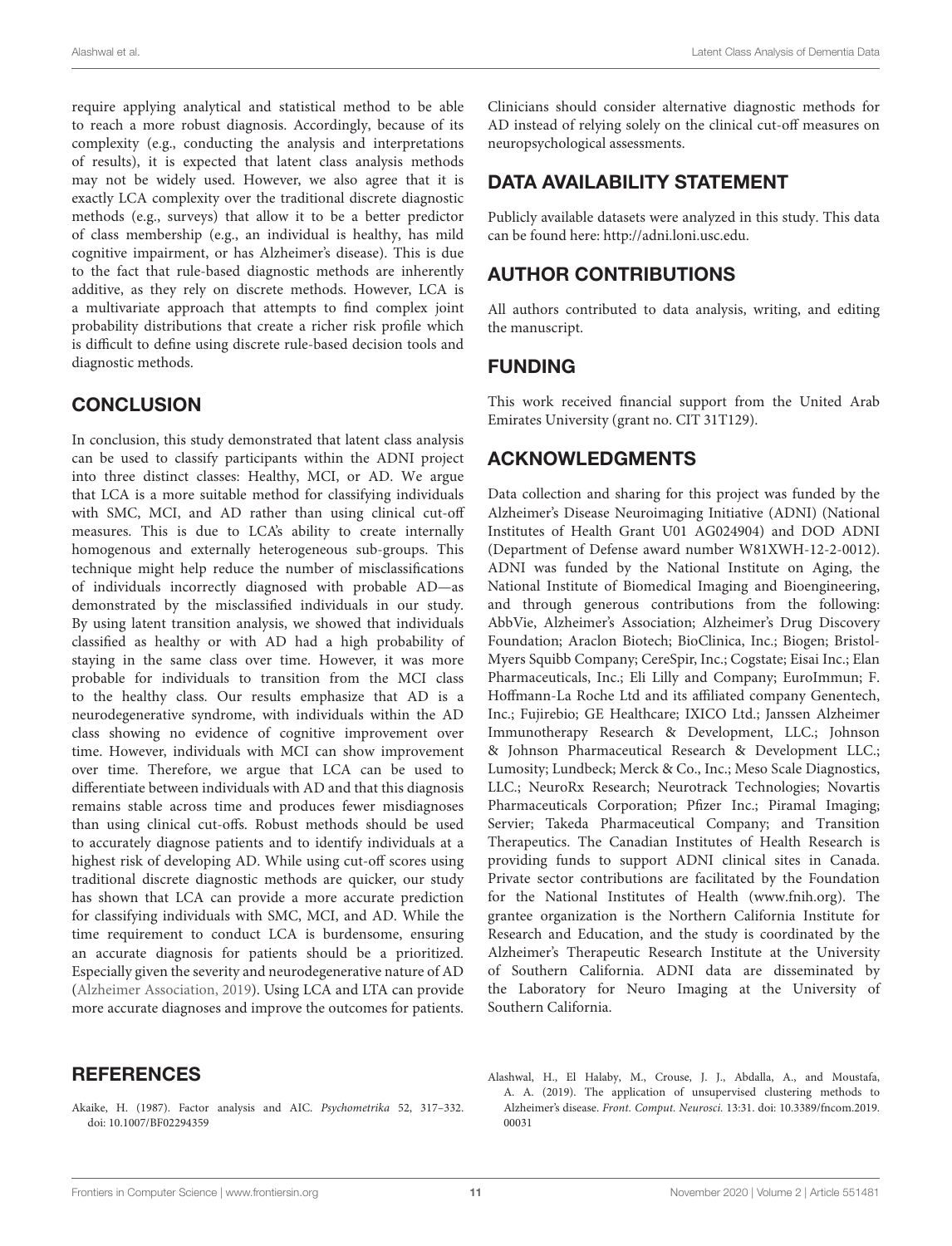- <span id="page-11-0"></span>Alzheimer Association (2019). Early Signs and Symptoms of Alzheimer's. Alzheimer's and Dementia, 1–88. Retrieved from [https://www.alz.org/](https://www.alz.org/alzheimers-dementia/10_signs) [alzheimers-dementia/10\\_signs](https://www.alz.org/alzheimers-dementia/10_signs)
- <span id="page-11-18"></span>Berlin, K. S., Williams, N. A., and Parra, G. R. (2014). An introduction to latent variable mixture modeling (Part 1): overview and cross-sectional latent class and latent profile analyses. J. Pediatr. Psychol. 39, 174–187. doi: [10.1093/jpepsy/jst084](https://doi.org/10.1093/jpepsy/jst084)
- <span id="page-11-25"></span>Clogg, C. C. (1981). "New developments in latent structure analysis," in Factor Analysis and Measurement in Sociological Research. eds D. J. Jackson and E. F. Borgatta (London: Sage), 77–108.
- <span id="page-11-33"></span>Diallo, T. M. O., Morin, A. J. S., and Lu, H. (2016a). Impact of misspecifications of the latent variance–covariance and residual matrices on the class enumeration accuracy of growth mixture models. Struct. Equat. Model. 23, 507–531. doi: [10.1080/10705511.2016.1169188](https://doi.org/10.1080/10705511.2016.1169188)
- <span id="page-11-34"></span>Diallo, T. M. O., Morin, A. J. S., and Lu, H. (2016b). Performance of growth mixture models in the presence of time-varying covariates. Behav. Res. Methods 49, 1951–1965. doi: [10.3758/s13428-016-0823-0](https://doi.org/10.3758/s13428-016-0823-0)
- <span id="page-11-35"></span>Diallo, T. M. O., Morin, A. J. S., and Lu, H. (2017). The impact of total and partial inclusion or exclusion of active and inactive time invariant covariates in growth mixture models. Psychol. Methods 22, 166–190. doi: [10.1037/met0000084](https://doi.org/10.1037/met0000084)
- <span id="page-11-4"></span>Duara, R., Loewenstein, D. A., Shen, Q., Barker, W., Varon, D., Greig, M. T., et al. (2013). The utility of age-specific cut-offs for visual rating of medial temporal atrophy in classifying Alzheimer's disease, MCI and cognitively normal elderly subjects. Front. Aging Neurosci. 5:47. doi: [10.3389/fnagi.2013.00047](https://doi.org/10.3389/fnagi.2013.00047)

<span id="page-11-38"></span>Enders, C. K. (2010). Applied Missing Data Analysis. New York, NY: Guilford Press.

- <span id="page-11-20"></span>Eppig, J. S., Edmonds, E. C., Campbell, L., Sanderson-Cimino, M., Delano-Wood, L., and Bondi, M. W. (2017). Statistically derived subtypes and associations with cerebrospinal fluid and genetic biomarkers in mild cognitive impairment: a latent profile analysis. J. Int. Neuropsychol. Soc. 23, 564–576. doi: [10.1017/S135561771700039X](https://doi.org/10.1017/S135561771700039X)
- <span id="page-11-9"></span>Folstein, M. F., Folstein, S. E., and McHugh, P. R. (1975). "Mini-mental state": a practical method for grading the cognitive state of patients for the clinician. J. Psychiatr Res. 12, 189–198. doi: [10.1016/0022-3956\(75\)90026-6](https://doi.org/10.1016/0022-3956(75)90026-6)
- <span id="page-11-17"></span>Frank, R. A., Galasko, D., Hampel, H., Hardy, J., de Leon, M. J., Mehta, P. D., et al. (2003). Biological markers for therapeutic trials in Alzheimer's disease—proceedings of the biological measures working group: NIA Initiative on Neuro-imaging in Alzheimer's disease. Neurobiol. Aging 24, 521–536. doi: [10.1016/S0197-4580\(03\)00002-2](https://doi.org/10.1016/S0197-4580(03)00002-2)
- <span id="page-11-14"></span>Gomar, J. J., Conejero-Goldberg, C., Huey, E. D., Davies, P., Goldberg, T. E., and Alzheimer's Disease Neuroimaging Initiative. (2016). Lack of neural compensatory mechanisms of BDNF val66met met carriers and APOE E4 carriers in healthy aging, mild cognitive impairment, and Alzheimer's disease. Neurobiol. Aging 39, 165–173. doi: [10.1016/j.neurobiolaging.2015.12.004](https://doi.org/10.1016/j.neurobiolaging.2015.12.004)
- <span id="page-11-36"></span>Hipp, J. R., and Bauer, D. J. (2006). Local solutions in the estimation of growth mixture models. Psychol. Methods 11, 36–53. doi: [10.1037/1082-989X.11.1.36](https://doi.org/10.1037/1082-989X.11.1.36)
- <span id="page-11-1"></span>Jack, C. R., Bernstein, M. A., Fox, N. C., Thompson, P., Alexander, G., Harvey, D., et al. (2008). The Alzheimer's Disease Neuroimaging Initiative (ADNI): MRI methods. J. Magn. Reson. Imaging 27, 685–691. doi: [10.1002/jmri.21049](https://doi.org/10.1002/jmri.21049)
- <span id="page-11-23"></span>Kaplan, D. (2008). An overview of markov chain methods for study of stage-sequential developmental processes. Dev. Psychol. 44, 457–467. doi: [10.1037/0012–1649.44.2.457](https://doi.org/10.1037/\hbox {0012--1649}.44.2.457)
- <span id="page-11-24"></span>Lazarsfeld, P. F., and Henry, N. W. (1968). Latent Structure Analysis. Boston, MA: Houghton Mill.
- <span id="page-11-32"></span>Lo, Y., Mendell, N., and Rubin, D. (2001). Testing the number of components in a normal mixture. Biometrika 88, 767–778. doi: [10.1093/biomet/88.3.767](https://doi.org/10.1093/biomet/88.3.767)
- <span id="page-11-7"></span>Marshall, G.A,. Zoller, A. S., Kelly, K. E., Amariglio, R. E., Locascio, J. J., Johnson, K. A., et al. (2014). Everyday cognition scale items that best discriminate between and predict progression from clinically normal to mild cognitive impairment. Curr. Alzheimer Res. 11, 853–861. doi: [10.2174/1567205011666141001120903](https://doi.org/10.2174/1567205011666141001120903)
- <span id="page-11-6"></span>Mohs, R. C., and Cohen, L. (1988). Alzheimer's disease assessment scale (ADAS). Psychopharmacol. Bull. 24, 627–628.
- <span id="page-11-21"></span>Mooney, S. J., Joshi, S., Cerdá, M., Kennedy, G. J., Beard, J. R., and Rundle, A. G. (2018). Longitudinal patterns of physical activity among older adults: a latent transition analysis. Am. J. Epidemiol. 187, 1549–1558. doi: [10.1093/aje/kwy027](https://doi.org/10.1093/aje/kwy027)
- <span id="page-11-2"></span>Morris, J. C. (1997). Clinical dementia rating: a reliable and valid diagnostic and staging measure for dementia of the Alzheimer

type. Int. Psychogeriatr. [9, 173–176. doi: 10.1017/S1041610297](https://doi.org/10.1017/S1041610297004870) 004870

- <span id="page-11-26"></span>Moustafa, A. A., Diallo, T., Amoroso, N., Zaki, N., Hassan, M., and Alashwal, H. (2018). Applying big data methods to understanding human behavior and health. Front. Comput. Neurosci. 12:84. doi: [10.3389/fncom.2018.00084](https://doi.org/10.3389/fncom.2018.00084)
- <span id="page-11-39"></span>Muthen, B. (2004). "Latent variable analysis: growth mixture modeling and related techniques for longitudinal data," in Handbook of Quantitative Methodology for the Social Sciences, ed D. Kaplan. (Thousand Oaks, CA: Sage), 345–368.
- <span id="page-11-28"></span>Muthén, B. O., and Muthén, L. K. (2000). Integrating person-centered and variable-centered analyses: growth mixture modeling with latent trajectory classes. Alcohol. Clin. Exp. Res. 24, 882–891. doi: [10.1111/j.1530–0277.2000.tb02070.x](https://doi.org/10.1111/j.\hbox {1530--0277}.2000.tb02070.x)
- <span id="page-11-37"></span>Muthén, L. K., and Muthén, B. O. (2019). Mplus User's Guide. New York, NY: Author.
- <span id="page-11-8"></span>Nasreddine, Z. S., Phillips, N. A., Bédirian, V., Charbonneau, S., Whitehead, V., Collin, I., et al. (2005). The montreal cognitive assessment, MoCA: a brief screening tool for mild cognitive impairment. J. Am. Geriatr. Soc. 53, 695–699. doi: [10.1111/j.1532–5415.2005.53221.x](https://doi.org/10.1111/j.\hbox {1532--5415}.2005.53221.x)
- <span id="page-11-27"></span>Nylund, K. L., Asparouhov, T., and Muthén, B. O. (2007). Deciding on the number of classes in latent class analysis and growth mixture modeling: a monte carlo simulation study. Struc. Equat. Model. 14, 535–569. doi: [10.1080/10705510701575396](https://doi.org/10.1080/10705510701575396)
- <span id="page-11-3"></span>O'Bryant, S. E., Waring, S. C., Cullum, C. M., Hall, J., Lacritz, L., Massman, P. J., et al. (2008). Staging dementia using clinical dementia rating scale sum of boxes scores: a texas Alzheimer's research consortium study. Arch. Neurol. 65, 1091–1095. doi: [10.1001/archneur.65.8.1091](https://doi.org/10.1001/archneur.65.8.1091)
- <span id="page-11-13"></span>Perrin, R. J., Fagan, A. M., and Holtzman, D. M. (2009). Multimodal techniques for diagnosis and prognosis of Alzheimer's disease. Nature 461, 916–922. doi: [10.1038/nature08538](https://doi.org/10.1038/nature08538)
- <span id="page-11-19"></span>Petersen, K. J., Qualter, P., and Humphrey, N. (2019). The application of latent class analysis for investigating population child mental health: a systematic review. Front. Psychol. 10:1214. doi: [10.3389/fpsyg.2019.01214](https://doi.org/10.3389/fpsyg.2019.01214)
- <span id="page-11-5"></span>Pfeffer, R. I., Kurosaki, T. T., Harrah C. H. Jr, Chance, J. M., and Filos, S. (1982). Measurement of functional activities in older adults in the community. J. Gerontol. 37, 323–329. doi: [10.1093/geronj/37.3.323](https://doi.org/10.1093/geronj/37.3.323)
- <span id="page-11-11"></span>Rattanabannakit, C., Risacher, S. L., Gao, S., Lane, K. A., Brown, S. A., McDonald, B. C., et al. (2016). The cognitive change index as a measure of self and informant perception of cognitive decline: relation to neuropsychological tests. J. Alzheimers Dis. 51, 1145–1155. doi: [10.3233/JAD-150729](https://doi.org/10.3233/JAD-150729)
- <span id="page-11-16"></span>Ronald, T., and National Institute on Aging Working Group (1998). Consensus report of the working group on:"Molecular and biochemical markers of Alzheimer's disease". Neurobiol. Aging 19, 109–116. doi: [10.1016/S0197-4580\(98\)00022-0](https://doi.org/10.1016/S0197-4580(98)00022-0)
- <span id="page-11-10"></span>Saykin, A. J., Wishart, H. A., Rabin, L. A., Santulli, R. B., Flashman, L. A., West, J. D., et al. (2006). Older adults with cognitive complaints show brain atrophy similar to that of amnestic MCI. Neurology 67, 834–842. doi: [10.1212/01.wnl.0000234032.77541.a2](https://doi.org/10.1212/01.wnl.0000234032.77541.a2)
- <span id="page-11-22"></span>Scheltens, N. M. E., Galindo-Garre, F., Pijnenburg, Y. A. L., Van Der Vlies, A. E., Smits, L. L., Koene, T., et al. (2016). The identification of cognitive subtypes in Alzheimer's disease dementia using latent class analysis. J. Neurol. Neurosurg. Psychiatry 87, 235–243. doi: [10.1136/jnnp-2014-309582](https://doi.org/10.1136/jnnp-2014-309582)
- <span id="page-11-30"></span>Schwartz, G. (1978). Estimating the dimensions of a model. Ann. Stat. 6, 461–464. doi: [10.1214/aos/1176344136](https://doi.org/10.1214/aos/1176344136)
- <span id="page-11-31"></span>Sclove, L. (1987). Application of model-selection criteria to some problems in multivariate analysis. Psychometrika 52, 333–343. doi: [10.1007/BF02294360](https://doi.org/10.1007/BF02294360)
- <span id="page-11-12"></span>Shaw, L. M., Vanderstichele, H., Knapik-Czajka, M., Clark, C. M., Aisen, P. S., Petersen, R. C., et al. (2009). Cerebrospinal fluid biomarker signature in alzheimer's disease neuroimaging initiative subjects. Ann. Neurol. 65, 403–413. doi: [10.1002/ana.21610](https://doi.org/10.1002/ana.21610)
- <span id="page-11-15"></span>Veitch, D. P., Weiner, M. W., Aisen, P. S., Beckett, L. A., Cairns, N. J., Green, R. C., et al. (2019). Understanding disease progression and improving Alzheimer's disease clinical trials: recent highlights from the Alzheimer's disease neuroimaging initiative. Alzheimers Dement. 15, 106–152. doi: [10.1016/j.jalz.2018.08.005](https://doi.org/10.1016/j.jalz.2018.08.005)
- <span id="page-11-29"></span>Vermunt, J. K., and Magidson, J. (2002). "Latent class cluster analysis," in Applied Latent Class Analysis, eds J. A. Hagenaars and A. L. McCutcheon (Cambridge: [Cambridge University Press\), 89–106. doi: 10.1017/CBO9780511499](https://doi.org/10.1017/CBO9780511499531.004) 531.004